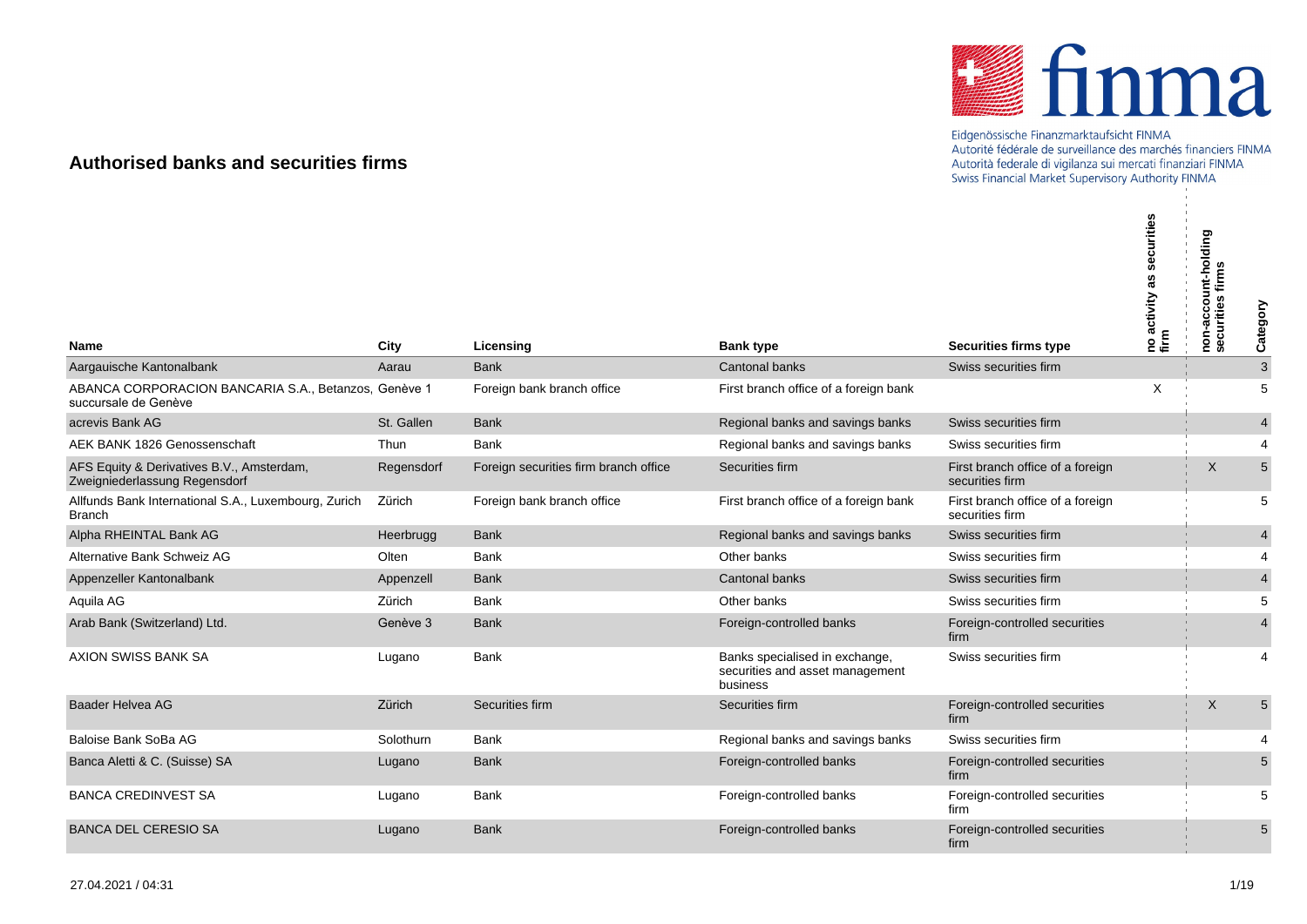

| Name                                                                                     | City               | Licensing                  | <b>Bank type</b>                                                              | <b>Securities firms type</b>                        | securities<br>as<br>ino activity a<br>firm | non-account-holding<br>securities firms | Category        |
|------------------------------------------------------------------------------------------|--------------------|----------------------------|-------------------------------------------------------------------------------|-----------------------------------------------------|--------------------------------------------|-----------------------------------------|-----------------|
| <b>BANCA DEL SEMPIONE SA</b>                                                             | Lugano             | <b>Bank</b>                | Foreign-controlled banks                                                      | Foreign-controlled securities<br>firm               |                                            |                                         | $\overline{5}$  |
| Banca dello Stato del Cantone Ticino                                                     | Bellinzona         | <b>Bank</b>                | <b>Cantonal banks</b>                                                         | Swiss securities firm                               |                                            |                                         | $\overline{4}$  |
| Banca Popolare di Sondrio (Suisse) SA                                                    | Lugano             | Bank                       | Foreign-controlled banks                                                      | Foreign-controlled securities<br>firm               |                                            |                                         | 4               |
| <b>BANCA ZARATTINI &amp; CO. SA</b>                                                      | Lugano             | <b>Bank</b>                | Foreign-controlled banks                                                      | Foreign-controlled securities<br>firm               |                                            |                                         | $5\overline{)}$ |
| Banco Itaú (Suisse) SA                                                                   | Zürich             | <b>Bank</b>                | Foreign-controlled banks                                                      | Foreign-controlled securities<br>firm               |                                            |                                         | 5               |
| Banco Santander International SA                                                         | Genève 1           | <b>Bank</b>                | Foreign-controlled banks                                                      | Foreign-controlled securities<br>firm               |                                            |                                         | 4               |
| Bank Avera Genossenschaft                                                                | Wetzikon ZH        | <b>Bank</b>                | Regional banks and savings banks                                              | Swiss securities firm                               |                                            |                                         | $\overline{4}$  |
| <b>Bank BSU Genossenschaft</b>                                                           | <b>Uster</b>       | <b>Bank</b>                | Regional banks and savings banks                                              | Swiss securities firm                               |                                            |                                         | 5               |
| Bank CIC (Schweiz) AG                                                                    | Basel              | Bank                       | Foreign-controlled banks                                                      | Foreign-controlled securities<br>firm               |                                            |                                         | 4               |
| <b>Bank Cler AG</b>                                                                      | <b>Basel</b>       | <b>Bank</b>                | Other banks                                                                   | Swiss securities firm                               |                                            |                                         | 3               |
| <b>Bank EEK AG</b>                                                                       | Bern               | <b>Bank</b>                | Regional banks and savings banks                                              | Swiss securities firm                               |                                            |                                         | $\overline{4}$  |
| <b>Bank EKI Genossenschaft</b>                                                           | Interlaken         | <b>Bank</b>                | Regional banks and savings banks                                              | Swiss securities firm                               |                                            |                                         | $\sqrt{5}$      |
| Bank für Tirol und Vorarlberg Aktiengesellschaft,<br>Innsbruck, Zweigniederlassung Staad | Staad SG           | Foreign bank branch office | First branch office of a foreign bank                                         | First branch office of a foreign<br>securities firm |                                            |                                         | 5               |
| <b>Bank Gantrisch Genossenschaft</b>                                                     | Schwarzenburg Bank |                            | Regional banks and savings banks                                              | Swiss securities firm                               |                                            |                                         | $5\phantom{.0}$ |
| Bank in Zuzwil AG                                                                        | Zuzwil             | <b>Bank</b>                | Regional banks and savings banks                                              | Swiss securities firm                               |                                            |                                         | 5               |
| Bank J. Safra Sarasin AG                                                                 | <b>Basel</b>       | <b>Bank</b>                | Foreign-controlled banks                                                      | Foreign-controlled securities<br>firm               |                                            |                                         | 3               |
| Bank Julius Bär & Co. AG                                                                 | Zürich             | <b>Bank</b>                | Banks specialised in exchange,<br>securities and asset management<br>business | Swiss securities firm                               |                                            |                                         | 3               |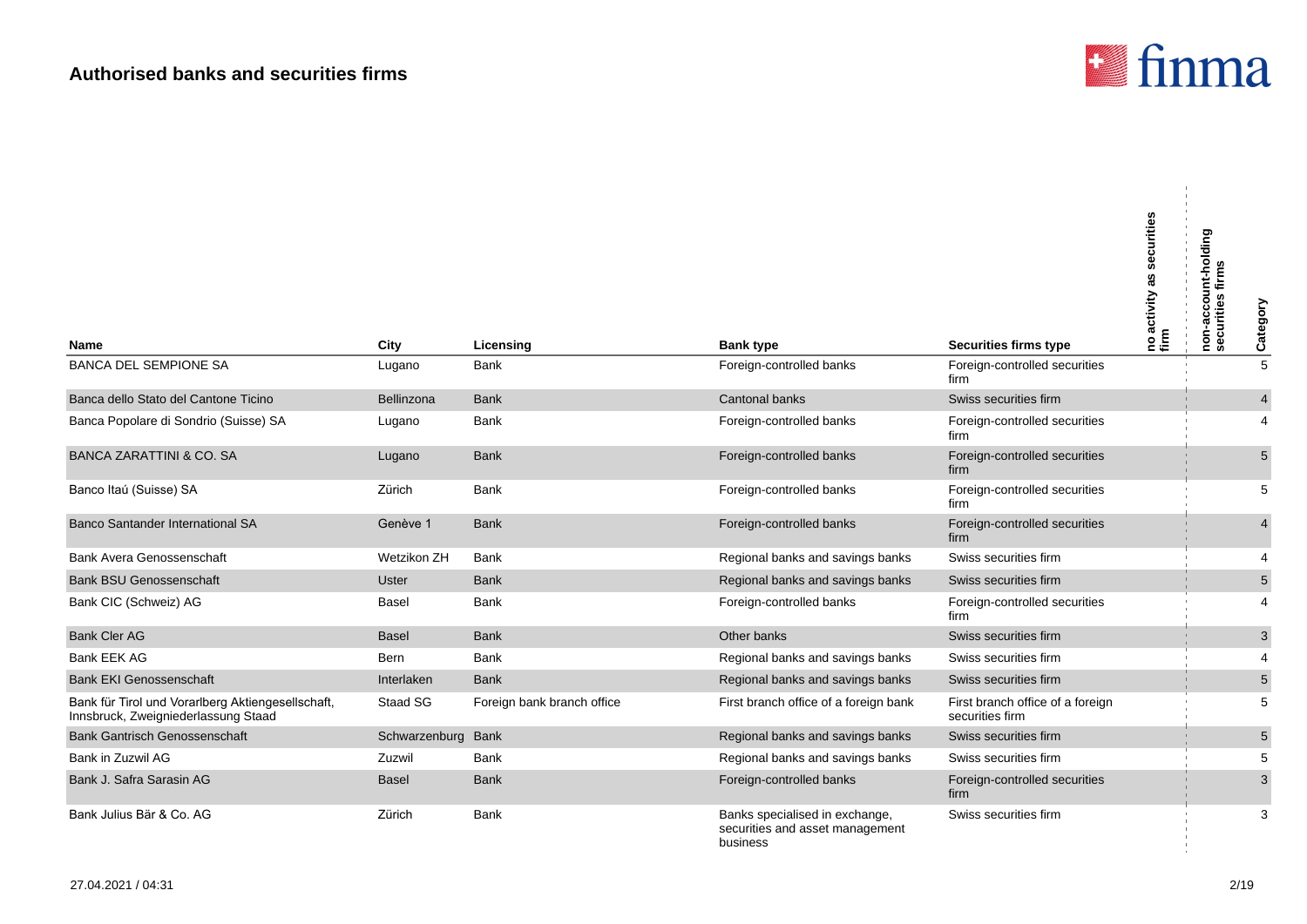

 $\mathcal{L}_{\mathcal{A}}$ 

| <b>Name</b>                                                                              | City        | Licensing                  | <b>Bank type</b>                                                              | Securities firms type                               | securities<br>no activity<br>firm | non-account-holding<br>firms<br>securities | Category                |
|------------------------------------------------------------------------------------------|-------------|----------------------------|-------------------------------------------------------------------------------|-----------------------------------------------------|-----------------------------------|--------------------------------------------|-------------------------|
| <b>Bank Leerau Genossenschaft</b>                                                        | Kirchleerau | <b>Bank</b>                | Regional banks and savings banks                                              | Swiss securities firm                               |                                   |                                            | $\overline{5}$          |
| Bank Linth LLB AG                                                                        | Uznach      | Bank                       | Foreign-controlled banks                                                      | Foreign-controlled securities<br>firm               |                                   |                                            | $\overline{4}$          |
| Bank Oberaargau AG                                                                       | Huttwil     | <b>Bank</b>                | Regional banks and savings banks                                              | Swiss securities firm                               |                                   |                                            | $\overline{\mathbf{4}}$ |
| Bank of America Europe Designated Activity Company,<br>Dublin, Zweigniederlassung Zürich | Zürich      | Foreign bank branch office | First branch office of a foreign bank                                         | First branch office of a foreign<br>securities firm |                                   |                                            | 5                       |
| <b>Bank SLM AG</b>                                                                       | Münsingen   | <b>Bank</b>                | Regional banks and savings banks                                              | Swiss securities firm                               |                                   |                                            | $\overline{4}$          |
| Bank Sparhafen Zürich AG                                                                 | Zürich      | Bank                       | Regional banks and savings banks                                              | Swiss securities firm                               |                                   |                                            | 5                       |
| <b>Bank Thalwil Genossenschaft</b>                                                       | Thalwil     | <b>Bank</b>                | Regional banks and savings banks                                              | Swiss securities firm                               |                                   |                                            | $\overline{5}$          |
| Bank von Roll AG                                                                         | Zürich      | <b>Bank</b>                | Banks specialised in exchange,<br>securities and asset management<br>business | Swiss securities firm                               |                                   |                                            | 5                       |
| <b>Bank Vontobel AG</b>                                                                  | Zürich      | <b>Bank</b>                | Banks specialised in exchange,<br>securities and asset management<br>business | Swiss securities firm                               |                                   |                                            | 3                       |
| <b>BANK ZIMMERBERG AG</b>                                                                | Horgen      | Bank                       | Regional banks and savings banks                                              | Swiss securities firm                               |                                   |                                            | 5                       |
| bank zweiplus ag                                                                         | Zürich      | <b>Bank</b>                | Foreign-controlled banks                                                      | Foreign-controlled securities<br>firm               |                                   |                                            | $5\,$                   |
| BankMed (Suisse) SA                                                                      | Genève 1    | <b>Bank</b>                | Foreign-controlled banks                                                      | Foreign-controlled securities<br>firm               |                                   |                                            | 5                       |
| Bank-now AG                                                                              | Horgen      | Bank                       | Other banks                                                                   |                                                     | $\times$                          |                                            | $\sqrt{5}$              |
| Banque Algérienne du Commerce Extérieur SA                                               | Zürich      | Bank                       | Foreign-controlled banks                                                      | Foreign-controlled securities<br>firm               |                                   |                                            | 5                       |
| <b>BANQUE AUDI (SUISSE) SA</b>                                                           | Genève 12   | <b>Bank</b>                | Foreign-controlled banks                                                      | Foreign-controlled securities<br>firm               |                                   |                                            | $\overline{4}$          |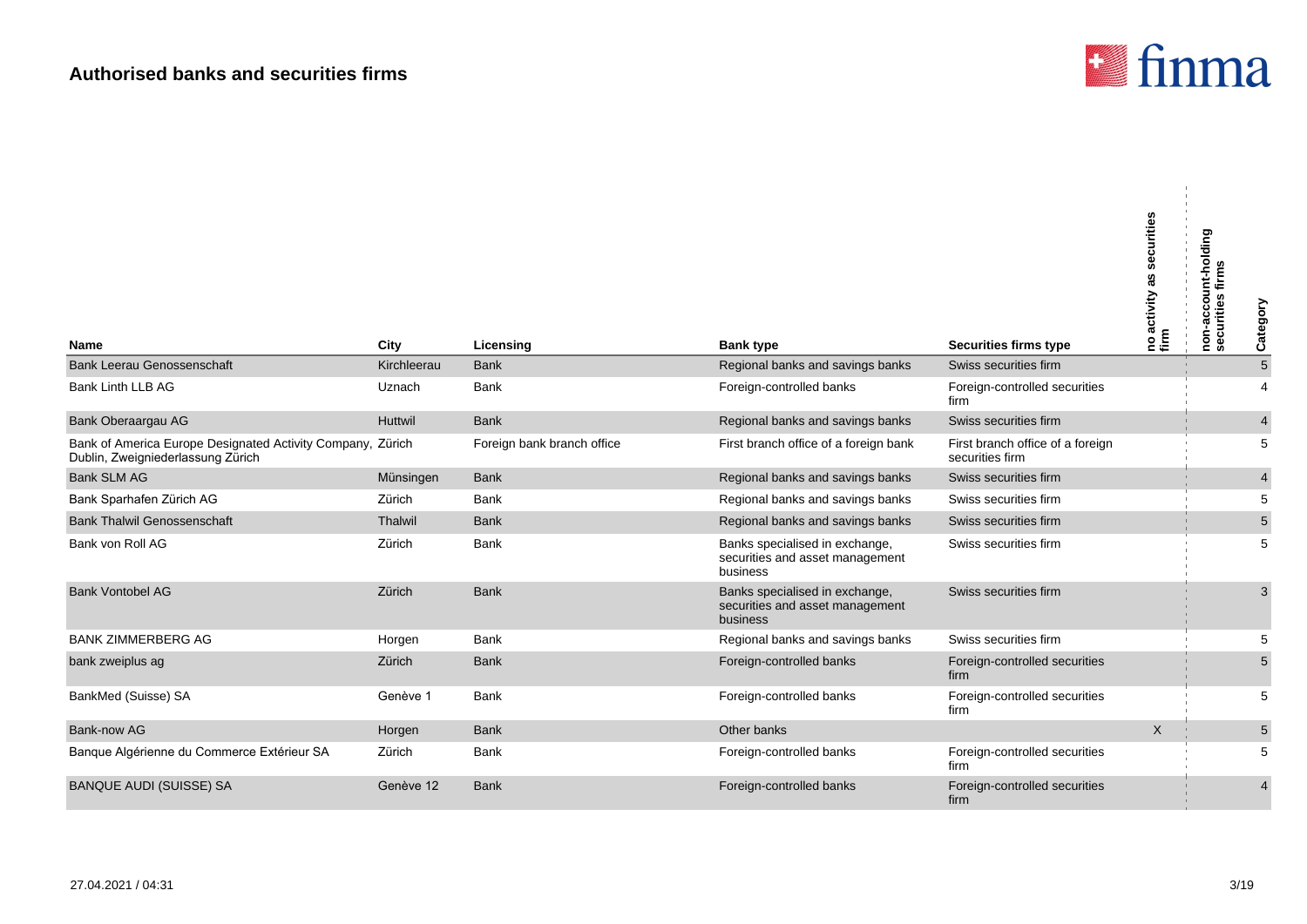

 $\mathbf{u}$ 

| <b>Name</b>                                    | City         | Licensing   | <b>Bank type</b>                                                              | Securities firms type                 | securities<br> no activity as s<br> firm | non-account-holding<br>securities firms | Category                |
|------------------------------------------------|--------------|-------------|-------------------------------------------------------------------------------|---------------------------------------|------------------------------------------|-----------------------------------------|-------------------------|
| Banque Bonhôte & Cie SA                        | Neuchâtel    | Bank        | Banks specialised in exchange,<br>securities and asset management<br>business | Swiss securities firm                 |                                          |                                         | 5                       |
| Banque Cantonale de Fribourg                   | Fribourg     | <b>Bank</b> | Cantonal banks                                                                | Swiss securities firm                 |                                          |                                         | $\mathbf{3}$            |
| Banque Cantonale de Genève                     | Genève 2     | <b>Bank</b> | Cantonal banks                                                                | Swiss securities firm                 |                                          |                                         | 3                       |
| Banque Cantonale du Jura SA                    | Porrentruy 2 | <b>Bank</b> | Cantonal banks                                                                | Swiss securities firm                 |                                          |                                         | $\overline{\mathbf{4}}$ |
| Banque Cantonale du Valais                     | Sion         | Bank        | Cantonal banks                                                                | Swiss securities firm                 |                                          |                                         | 3                       |
| Banque cantonale neuchâteloise                 | Neuchâtel    | <b>Bank</b> | <b>Cantonal banks</b>                                                         | Swiss securities firm                 |                                          |                                         | $\overline{\mathbf{4}}$ |
| Banque Cantonale Vaudoise                      | Lausanne     | Bank        | Cantonal banks                                                                | Swiss securities firm                 |                                          |                                         | 3                       |
| Banque Cramer & Cie SA                         | Genève 12    | <b>Bank</b> | Banks specialised in exchange,<br>securities and asset management<br>business | Swiss securities firm                 |                                          |                                         | 5                       |
| Banque de Commerce et de Placements SA         | Genève 3     | Bank        | Foreign-controlled banks                                                      | Foreign-controlled securities<br>firm |                                          |                                         | 5                       |
| Banque Degroof Petercam (Suisse) SA            | Genève       | <b>Bank</b> | Foreign-controlled banks                                                      | Foreign-controlled securities<br>firm |                                          |                                         | 5                       |
| Banque du Léman SA                             | Genève 1     | <b>Bank</b> | Foreign-controlled banks                                                      | Foreign-controlled securities<br>firm |                                          |                                         | 5                       |
| Banque Eric Sturdza SA                         | Genève 3     | <b>Bank</b> | Banks specialised in exchange,<br>securities and asset management<br>business | Swiss securities firm                 |                                          |                                         | 5                       |
| Banque Havilland (Suisse) S.A.                 | Genève 11    | <b>Bank</b> | Foreign-controlled banks                                                      | Foreign-controlled securities<br>firm |                                          |                                         | 5                       |
| <b>BANQUE HERITAGE SA</b>                      | Genève 6     | <b>Bank</b> | Banks specialised in exchange,<br>securities and asset management<br>business | Swiss securities firm                 |                                          |                                         | 5                       |
| Banque Internationale à Luxembourg (Suisse) SA | Zürich       | Bank        | Foreign-controlled banks                                                      | Foreign-controlled securities<br>firm |                                          |                                         | 5                       |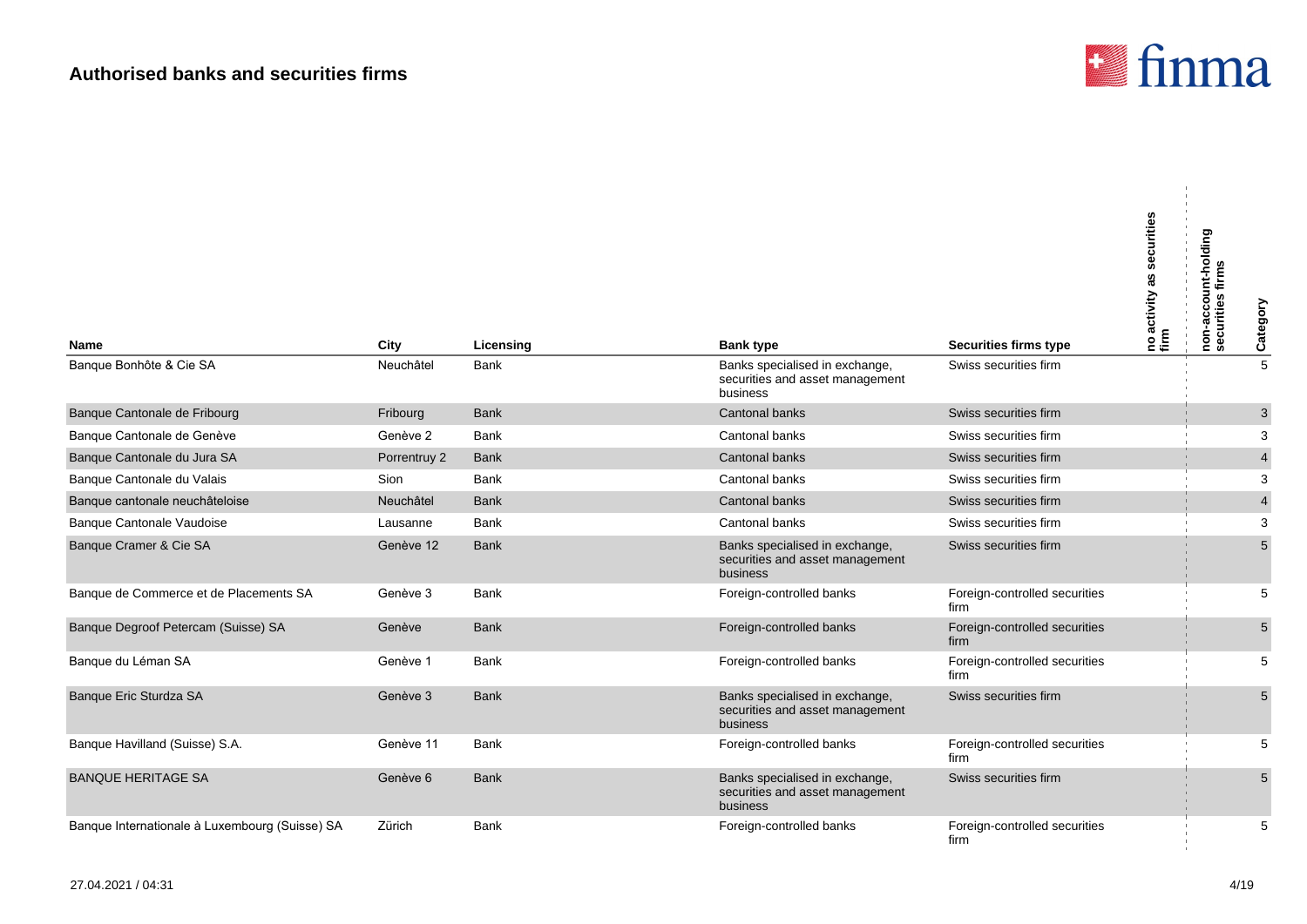

 $\mathcal{L}_{\mathcal{A}}$ 

| <b>Name</b>                                                            | City         | Licensing                  | <b>Bank type</b>                                                              | Securities firms type                               | securities<br> no activity as s<br> firm | non-account-holding<br>$\boldsymbol{a}$<br>urities<br>င့်<br>၁၉ | Category        |
|------------------------------------------------------------------------|--------------|----------------------------|-------------------------------------------------------------------------------|-----------------------------------------------------|------------------------------------------|-----------------------------------------------------------------|-----------------|
| Banque Internationale de Commerce - BRED (Suisse)                      | Genève       | <b>Bank</b>                | Foreign-controlled banks                                                      |                                                     | $\sf X$                                  |                                                                 | $5\overline{)}$ |
| <b>SA</b><br>Banque Lombard Odier & Cie SA                             | Genève       | Bank                       | Banks specialised in exchange,<br>securities and asset management<br>business | Swiss securities firm                               |                                          |                                                                 | 3               |
| Banque Pâris Bertrand SA                                               | Genève 1     | <b>Bank</b>                | Banks specialised in exchange,<br>securities and asset management<br>business | Swiss securities firm                               |                                          |                                                                 | 5               |
| Banque Pictet & Cie SA                                                 | Genève 73    | <b>Bank</b>                | Banks specialised in exchange,<br>securities and asset management<br>business | Swiss securities firm                               |                                          |                                                                 | 3               |
| BANQUE PRIVEE BCP (SUISSE) SA                                          | Genève       | <b>Bank</b>                | Foreign-controlled banks                                                      | Foreign-controlled securities<br>firm               |                                          |                                                                 | 5               |
| <b>BANQUE PROFIL DE GESTION SA</b>                                     | Genève 3     | Bank                       | Foreign-controlled banks                                                      | Foreign-controlled securities<br>firm               |                                          |                                                                 | 5               |
| Banque SYZ SA                                                          | Genève       | <b>Bank</b>                | Banks specialised in exchange,<br>securities and asset management<br>business | Swiss securities firm                               |                                          |                                                                 | $\overline{4}$  |
| <b>Banque Thaler SA</b>                                                | Genève 3     | <b>Bank</b>                | Foreign-controlled banks                                                      | Foreign-controlled securities<br>firm               |                                          |                                                                 | 5               |
| <b>Bantleon Bank AG</b>                                                | Zug          | <b>Bank</b>                | Foreign-controlled banks                                                      | Foreign-controlled securities<br>firm               |                                          |                                                                 | 5               |
| Barclays Bank (Suisse) SA                                              | Genève 3     | <b>Bank</b>                | Foreign-controlled banks                                                      | Foreign-controlled securities<br>firm               |                                          |                                                                 | 4               |
| Barclays Capital, Zurich Branch of Barclays Bank PLC, Zürich<br>London |              | Foreign bank branch office | First branch office of a foreign bank                                         | First branch office of a foreign<br>securities firm |                                          |                                                                 | 5               |
| Basellandschaftliche Kantonalbank                                      | Liestal      | Bank                       | Cantonal banks                                                                | Swiss securities firm                               |                                          |                                                                 | 3               |
| <b>Basler Kantonalbank</b>                                             | <b>Basel</b> | <b>Bank</b>                | <b>Cantonal banks</b>                                                         | Swiss securities firm                               |                                          |                                                                 | 3               |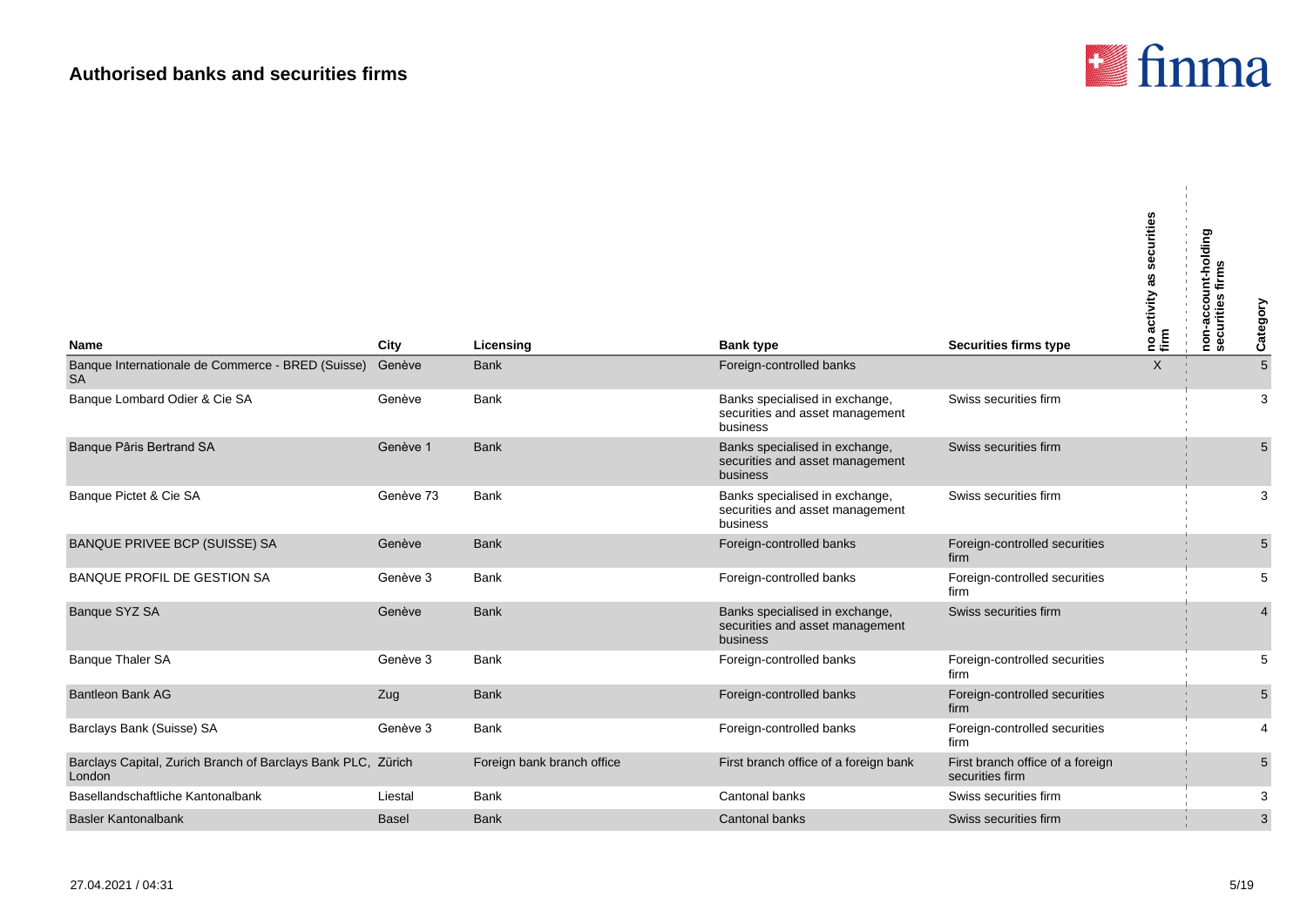

| Name                                                             | City             | Licensing                             | <b>Bank type</b>                                                                  | <b>Securities firms type</b>                        | securities<br>no activity<br>firm | non-account-holding<br>securities firms | Category       |
|------------------------------------------------------------------|------------------|---------------------------------------|-----------------------------------------------------------------------------------|-----------------------------------------------------|-----------------------------------|-----------------------------------------|----------------|
| Baumann & Cie KmG                                                | Basel            | Bank                                  | Private bankers who do not solicit funds<br>from the public                       | Swiss securities firm                               |                                   |                                         | $\overline{5}$ |
| BBO Bank Brienz Oberhasli AG                                     | <b>Brienz BE</b> | <b>Bank</b>                           | Regional banks and savings banks                                                  | Swiss securities firm                               |                                   |                                         | $\sqrt{5}$     |
| <b>BBVA SA</b>                                                   | Zürich           | Bank                                  | Foreign-controlled banks                                                          | Foreign-controlled securities<br>firm               |                                   |                                         | 5              |
| <b>BERGOS AG</b>                                                 | Zürich           | <b>Bank</b>                           | Banks specialised in exchange,<br>securities and asset management<br>business     | Swiss securities firm                               |                                   |                                         | 5              |
| Berner Kantonalbank AG                                           | <b>Bern</b>      | <b>Bank</b>                           | Cantonal banks                                                                    | Swiss securities firm                               |                                   |                                         | 3              |
| Bernerland Bank AG                                               | Sumiswald        | <b>Bank</b>                           | Regional banks and savings banks                                                  | Swiss securities firm                               |                                   |                                         | $\overline{4}$ |
| Bezirks-Sparkasse Dielsdorf Genossenschaft                       | Dielsdorf        | Bank                                  | Regional banks and savings banks                                                  | Swiss securities firm                               |                                   |                                         | $\overline{4}$ |
| BGC BROKERS L.P., à Londres (Royaume-Uni),<br>succursale de Nyon | Nyon             | Foreign securities firm branch office | Securities firm                                                                   | First branch office of a foreign<br>securities firm |                                   | X                                       | $5\phantom{1}$ |
| Biene Bank im Rheintal Genossenschaft                            | Altstätten SG    | Bank                                  | Regional banks and savings banks                                                  | Swiss securities firm                               |                                   |                                         | 5              |
| <b>BLOM BANK (Switzerland) SA</b>                                | Genève 3         | <b>Bank</b>                           | Foreign-controlled banks                                                          | Foreign-controlled securities<br>firm               |                                   |                                         | 5              |
| <b>BNP Paribas (Suisse) SA</b>                                   | Genève 11        | <b>Bank</b>                           | Foreign-controlled banks                                                          | Foreign-controlled securities<br>firm               |                                   |                                         | 3              |
| BNP PARIBAS SECURITIES SERVICES, Paris,<br>succursale de Zurich  | Zürich           | Foreign bank branch office            | First branch office of a foreign bank                                             |                                                     | $\times$                          |                                         | 5              |
| Bondpartners S.A.                                                | Lausanne         | Securities firm                       | Securities firm                                                                   | Swiss securities firm                               |                                   |                                         | 5              |
| Bordier & Cie SCmA                                               | Genève 11        | <b>Bank</b>                           | Private bankers who do not solicit funds Swiss securities firm<br>from the public |                                                     |                                   |                                         | $\overline{4}$ |
| bridport & cie sa                                                | Genève 3         | Securities firm                       | Securities firm                                                                   | Foreign-controlled securities<br>firm               |                                   | X                                       | 5              |
| <b>BS Bank Schaffhausen AG</b>                                   | Hallau           | <b>Bank</b>                           | Regional banks and savings banks                                                  | Swiss securities firm                               |                                   |                                         | 5              |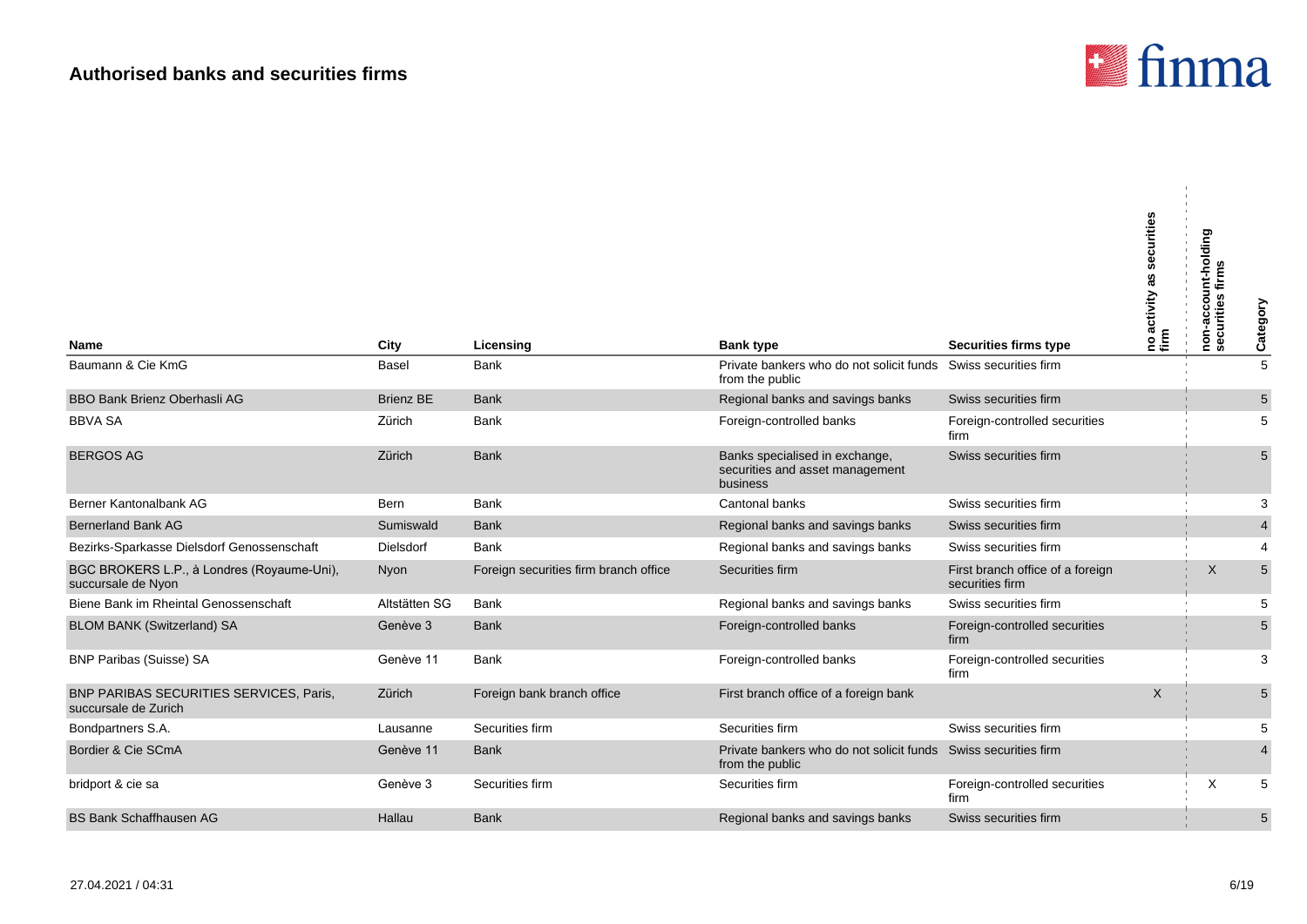

|                                                                             |                      |                            |                                                                               |                                                     | securities<br> no activity as s<br> firm | non-account-holding<br>urities<br>ō | Category       |
|-----------------------------------------------------------------------------|----------------------|----------------------------|-------------------------------------------------------------------------------|-----------------------------------------------------|------------------------------------------|-------------------------------------|----------------|
| Name                                                                        | City                 | Licensing                  | <b>Bank type</b>                                                              | Securities firms type                               |                                          | ğ,                                  |                |
| Burgergemeinde Bern, DC Bank Deposito-Cassa der<br><b>Stadt Bern</b>        | Bern                 | Bank                       | Regional banks and savings banks                                              | Swiss securities firm                               |                                          |                                     | $\overline{5}$ |
| Burgerliche Ersparniskasse Bern, Genossenschaft                             | <b>Bern</b>          | <b>Bank</b>                | Regional banks and savings banks                                              |                                                     | $\mathsf{X}$                             |                                     | 5              |
| <b>BZ Bank Aktiengesellschaft</b>                                           | Wilen b.<br>Wollerau | <b>Bank</b>                | Banks specialised in exchange,<br>securities and asset management<br>business | Swiss securities firm                               |                                          |                                     | 5              |
| CA Indosuez (Switzerland) SA                                                | Genève 11            | <b>Bank</b>                | Foreign-controlled banks                                                      | Foreign-controlled securities<br>firm               |                                          |                                     | 3              |
| CACEIS Bank, Paris, succursale de Nyon / Suisse                             | Nyon                 | Foreign bank branch office | First branch office of a foreign bank                                         | First branch office of a foreign<br>securities firm |                                          |                                     | 5              |
| Caisse d'Epargne Courtelary SA                                              | Courtelary           | <b>Bank</b>                | Regional banks and savings banks                                              | Swiss securities firm                               |                                          |                                     | 5              |
| Caisse d'Epargne d'Aubonne société coopérative                              | Aubonne              | <b>Bank</b>                | Regional banks and savings banks                                              | Swiss securities firm                               |                                          |                                     | 5              |
| Caisse d'Epargne de Cossonay société coopérative                            | Cossonay             | <b>Bank</b>                | Regional banks and savings banks                                              | Swiss securities firm                               |                                          |                                     | 5              |
| Caisse d'Epargne de Nyon société coopérative                                | Nyon                 | Bank                       | Regional banks and savings banks                                              | Swiss securities firm                               |                                          |                                     | 5              |
| Caisse d'Epargne et de Crédit Mutuel de Chermignon<br>société coopérative   | Chermignon           | <b>Bank</b>                | Regional banks and savings banks                                              |                                                     | X                                        |                                     | 5              |
| Caisse d'Epargne Riviera, société coopérative                               | Vevey 1              | <b>Bank</b>                | Regional banks and savings banks                                              | Swiss securities firm                               |                                          |                                     | 5              |
| CBH Compagnie Bancaire Helvétique SA                                        | Genève 3             | <b>Bank</b>                | Banks specialised in exchange,<br>securities and asset management<br>business | Swiss securities firm                               |                                          |                                     | $\overline{4}$ |
| Cembra Money Bank AG                                                        | Zürich               | <b>Bank</b>                | Other banks                                                                   |                                                     | X                                        |                                     | 4              |
| China Construction Bank Corporation, Beijing, Swiss<br><b>Branch Zurich</b> | Zürich               | Foreign bank branch office | First branch office of a foreign bank                                         | First branch office of a foreign<br>securities firm |                                          |                                     | 5              |
| <b>CIM BANQUE SA</b>                                                        | Genève 6             | <b>Bank</b>                | Foreign-controlled banks                                                      | Foreign-controlled securities<br>firm               |                                          |                                     | 5              |
| Cité Gestion SA                                                             | Genève               | Securities firm            | Securities firm                                                               | Swiss securities firm                               |                                          |                                     | 5              |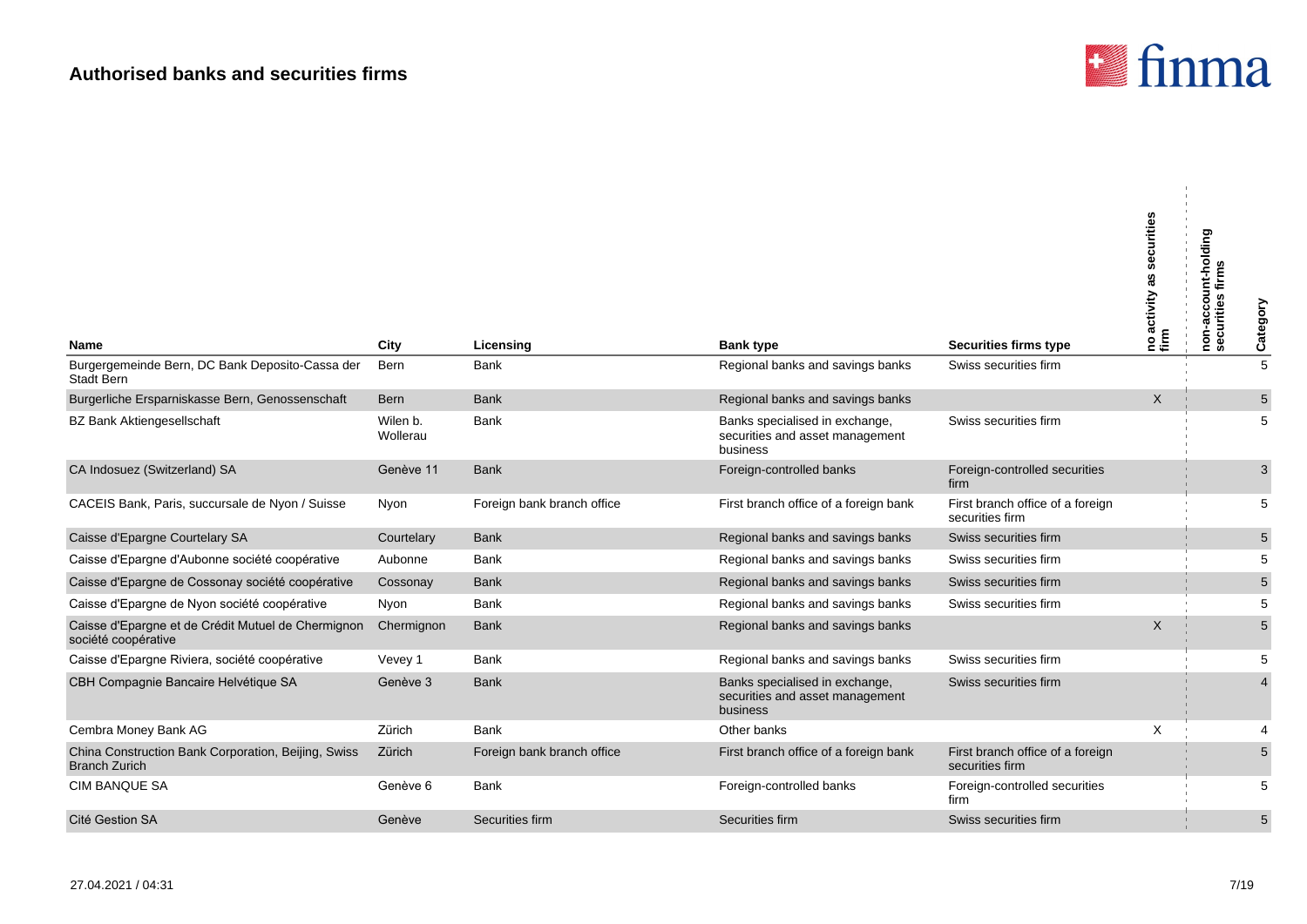

| Name                                                                            | City            | Licensing                             | <b>Bank type</b>                       | <b>Securities firms type</b>                         | securities<br>ℼ<br>activity<br>no a<br>firm | non-account-holding<br>securities firms | Category       |
|---------------------------------------------------------------------------------|-----------------|---------------------------------------|----------------------------------------|------------------------------------------------------|---------------------------------------------|-----------------------------------------|----------------|
| Citibank (Switzerland) AG                                                       | Zürich          | <b>Bank</b>                           | Foreign-controlled banks               | Foreign-controlled securities                        |                                             |                                         | $\overline{4}$ |
|                                                                                 |                 |                                       |                                        | firm                                                 |                                             |                                         |                |
| Citibank, N.A., Sioux Falls, succursale de Genève                               | Genève 3        | Foreign bank branch office            | Second branch office of a foreign bank | Second branch office of a<br>foreign securities firm |                                             |                                         |                |
| Citibank, N.A., Sioux Falls, Zurich Branch                                      | Zürich          | Foreign bank branch office            | First branch office of a foreign bank  | First branch office of a foreign<br>securities firm  |                                             |                                         | $\overline{4}$ |
| CITIGROUP GLOBAL MARKETS LIMITED, London,<br>Zweigniederlassung Zürich          | Zürich          | Foreign securities firm branch office | Securities firm                        | First branch office of a foreign<br>securities firm  |                                             | X                                       | 5              |
| <b>Clientis AG</b>                                                              | <b>Bern</b>     | <b>Bank</b>                           | Banks with a special field of business | Swiss securities firm                                |                                             |                                         | $\overline{4}$ |
| <b>Clientis Bank Aareland AG</b>                                                | Küttigen        | <b>Bank</b>                           | Regional banks and savings banks       | Swiss securities firm                                |                                             |                                         | 5              |
| Clientis Bank im Thal AG                                                        | <b>Balsthal</b> | Bank                                  | Regional banks and savings banks       | Swiss securities firm                                |                                             |                                         | 5              |
| Clientis Bank Oberuzwil AG                                                      | Oberuzwil       | <b>Bank</b>                           | Regional banks and savings banks       | Swiss securities firm                                |                                             |                                         | $\sqrt{5}$     |
| <b>Clientis Bank Thur Genossenschaft</b>                                        | Ebnat-Kappel    | <b>Bank</b>                           | Regional banks and savings banks       | Swiss securities firm                                |                                             |                                         | 5              |
| Clientis Bank Toggenburg AG                                                     | Kirchberg SG    | <b>Bank</b>                           | Regional banks and savings banks       | Swiss securities firm                                |                                             |                                         | $\sqrt{5}$     |
| Clientis EB Entlebucher Bank AG                                                 | Schüpfheim      | <b>Bank</b>                           | Regional banks and savings banks       | Swiss securities firm                                |                                             |                                         | 5              |
| Clientis Sparkasse Oftringen Genossenschaft                                     | Oftringen       | <b>Bank</b>                           | Regional banks and savings banks       | Swiss securities firm                                |                                             |                                         | $\sqrt{5}$     |
| COMMERZBANK Aktiengesellschaft, Frankfurt am<br>Main, Zweigniederlassung Zürich | Zürich          | Foreign bank branch office            | First branch office of a foreign bank  | First branch office of a foreign<br>securities firm  |                                             |                                         | 5              |
| <b>Compass Asset Management SA</b>                                              | Paradiso        | Securities firm                       | Securities firm                        | Swiss securities firm                                |                                             | $\mathsf{X}$                            | $\sqrt{5}$     |
| Cornèr Banca SA                                                                 | Lugano          | <b>Bank</b>                           | Other banks                            | Swiss securities firm                                |                                             |                                         | $\overline{4}$ |
| Crédit Agricole next bank (Suisse) SA                                           | Genève 26       | <b>Bank</b>                           | Foreign-controlled banks               | Foreign-controlled securities<br>firm                |                                             |                                         | $\overline{4}$ |
| Credit Europe Bank (Suisse) SA                                                  | Genève          | Bank                                  | Foreign-controlled banks               | Foreign-controlled securities<br>firm                |                                             |                                         | 5              |
| CREDIT MUTUEL DE LA VALLEE SA                                                   | Le Sentier      | <b>Bank</b>                           | Regional banks and savings banks       | Swiss securities firm                                |                                             |                                         | 5              |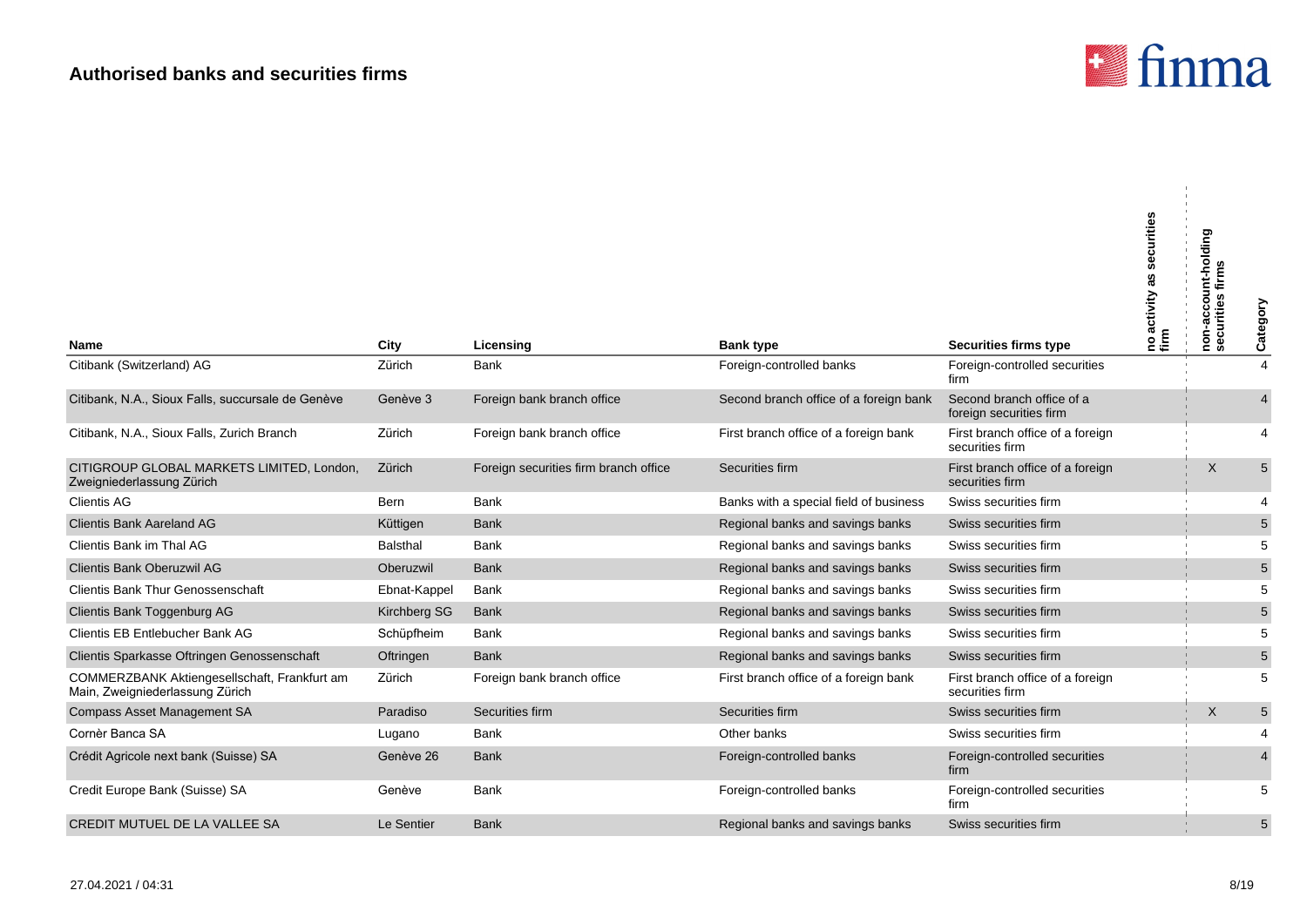

| <b>Name</b>                                                                    | City         | Licensing                             | <b>Bank type</b>                                                              | <b>Securities firms type</b>                        | securities<br>no activity and | non-account-holding<br>securities firms | Category       |
|--------------------------------------------------------------------------------|--------------|---------------------------------------|-------------------------------------------------------------------------------|-----------------------------------------------------|-------------------------------|-----------------------------------------|----------------|
| Credit Suisse (Schweiz) AG                                                     | Zürich       | <b>Bank</b>                           | Large banks                                                                   | Swiss securities firm                               |                               |                                         | $\overline{1}$ |
| <b>Credit Suisse AG</b>                                                        | Zürich       | <b>Bank</b>                           | Large banks                                                                   | Swiss securities firm                               |                               |                                         | $\mathbf{1}$   |
| Crypto Broker AG                                                               | Zürich       | Securities firm                       | Securities firm                                                               | Swiss securities firm                               |                               |                                         | 5              |
| Daiwa Capital Markets Europe Limited, Londres,<br>succursale de Genève         | Genève 3     | Foreign securities firm branch office | Securities firm                                                               | First branch office of a foreign<br>securities firm |                               | X                                       | $\sqrt{5}$     |
| Delen (Suisse) SA                                                              | Genève       | Securities firm                       | Securities firm                                                               | Foreign-controlled securities<br>firm               |                               |                                         | 5              |
| Deutsche Bank (Suisse) SA                                                      | Genève 1     | <b>Bank</b>                           | Foreign-controlled banks                                                      | Foreign-controlled securities<br>firm               |                               |                                         | $\overline{4}$ |
| Deutsche Bank Aktiengesellschaft, Frankfurt a.M.,<br>Zweigniederlassung Zürich | Zürich       | Foreign bank branch office            | First branch office of a foreign bank                                         | First branch office of a foreign<br>securities firm |                               |                                         | 5              |
| Dreyfus Söhne & Cie. Aktiengesellschaft, Banquiers                             | <b>Basel</b> | <b>Bank</b>                           | Banks specialised in exchange,<br>securities and asset management<br>business | Swiss securities firm                               |                               |                                         | $\overline{4}$ |
| Dukascopy Bank SA                                                              | Meyrin       | <b>Bank</b>                           | Banks specialised in exchange,<br>securities and asset management<br>business | Swiss securities firm                               |                               |                                         | 5              |
| DZ PRIVATBANK (Schweiz) AG                                                     | Zürich       | <b>Bank</b>                           | Foreign-controlled banks                                                      | Foreign-controlled securities<br>firm               |                               |                                         | 5              |
| E. Gutzwiller & Cie. Banquiers                                                 | <b>Basel</b> | <b>Bank</b>                           | Private bankers who do not solicit funds<br>from the public                   | Swiss securities firm                               |                               |                                         | 5              |
| Edmond de Rothschild (Suisse) S.A.                                             | Genève 11    | <b>Bank</b>                           | Banks specialised in exchange,<br>securities and asset management<br>business | Swiss securities firm                               |                               |                                         | 3              |
| <b>EFG Bank AG</b>                                                             | Zürich       | Bank                                  | Foreign-controlled banks                                                      | Foreign-controlled securities<br>firm               |                               |                                         | 3              |
| EFG Bank European Financial Group SA                                           | Genève 2     | <b>Bank</b>                           | Foreign-controlled banks                                                      | Foreign-controlled securities<br>firm               |                               |                                         | 3              |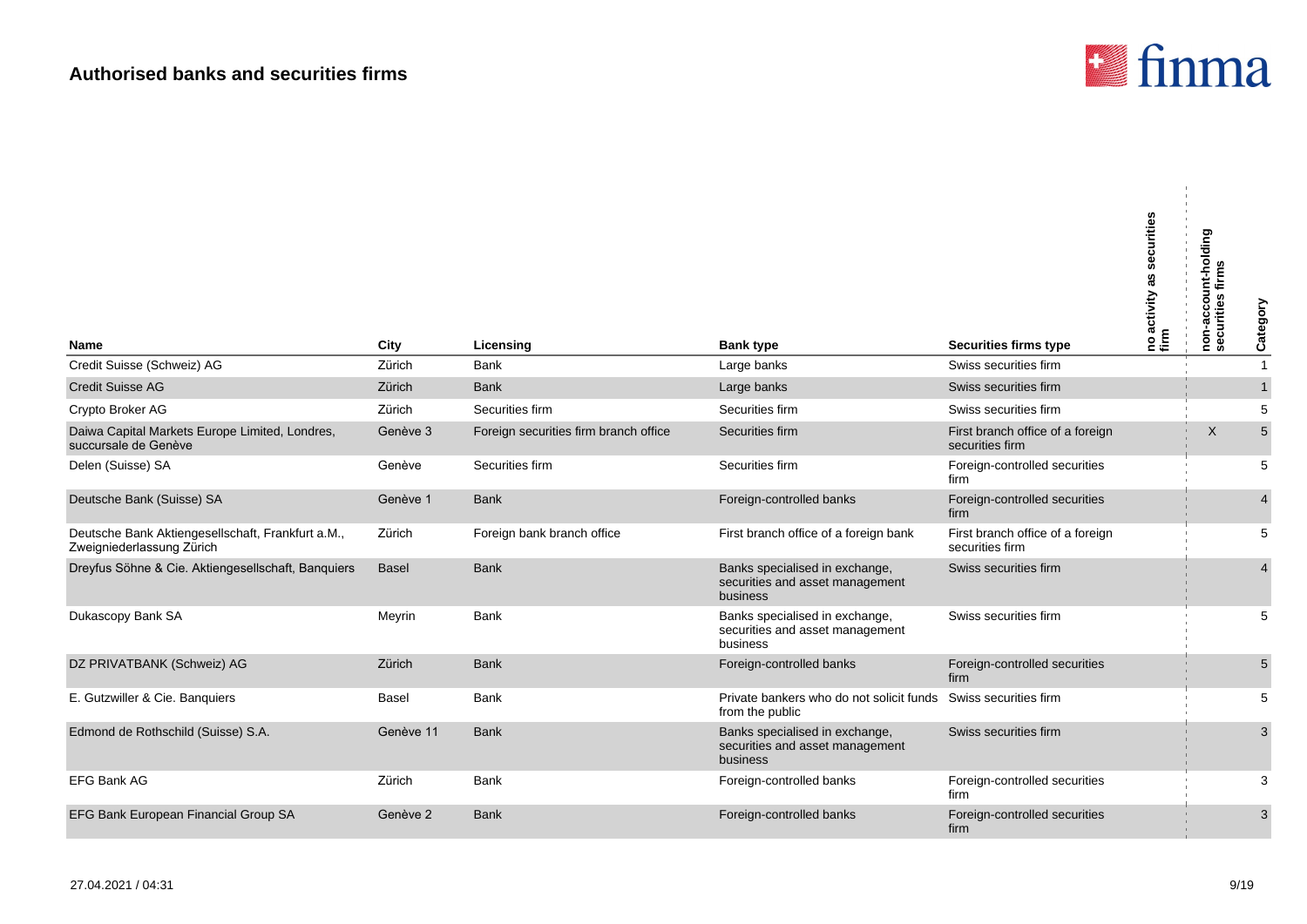

÷.

| <b>Name</b>                                         | City                 | Licensing                             | <b>Bank type</b>                       | <b>Securities firms type</b>                        | curities<br>activity<br>na<br>firm | non-account-holding<br>securities firms | Category       |
|-----------------------------------------------------|----------------------|---------------------------------------|----------------------------------------|-----------------------------------------------------|------------------------------------|-----------------------------------------|----------------|
| Entris Banking AG                                   | Gümligen             | Bank                                  | Banks with a special field of business | Swiss securities firm                               |                                    |                                         | 5              |
| Equatex AG                                          | Zürich               | Securities firm                       | Securities firm                        | Foreign-controlled securities<br>firm               |                                    |                                         | 5              |
| Ersparniskasse Affoltern i.E. AG                    | Weier im<br>Emmental | Bank                                  | Regional banks and savings banks       | Swiss securities firm                               |                                    |                                         | 5              |
| Ersparniskasse Rüeggisberg Genossenschaft           | Rüeggisberg          | <b>Bank</b>                           | Regional banks and savings banks       | Swiss securities firm                               |                                    |                                         | $\sqrt{5}$     |
| Ersparniskasse Schaffhausen AG                      | Schaffhausen         | Bank                                  | Regional banks and savings banks       | Swiss securities firm                               |                                    |                                         | 5              |
| Ersparniskasse Speicher                             | Speicher             | <b>Bank</b>                           | Regional banks and savings banks       |                                                     | X                                  |                                         | $\sqrt{5}$     |
| EXANE DERIVATIVES, Paris, succursale de Genève      | Genève               | Foreign securities firm branch office | Securities firm                        | First branch office of a foreign<br>securities firm |                                    | X                                       | 5              |
| EXANE SA, Paris, succursale de Genève               | Genève               | Foreign securities firm branch office | Securities firm                        | First branch office of a foreign<br>securities firm |                                    | $\sf X$                                 | 5              |
| F. van Lanschot Bankiers (Schweiz) AG               | Zürich               | Bank                                  | Foreign-controlled banks               | Foreign-controlled securities<br>firm               |                                    |                                         | 5              |
| FAB Private Bank (Suisse) SA                        | Genève 11            | <b>Bank</b>                           | Foreign-controlled banks               | Foreign-controlled securities<br>firm               |                                    |                                         | 5              |
| Fidurhône SA                                        | Genève 3             | Securities firm                       | Securities firm                        | Swiss securities firm                               |                                    |                                         | 5              |
| Fisch Asset Management AG                           | Zürich               | Securities firm                       | Securities firm                        | Swiss securities firm                               |                                    | X                                       | $\sqrt{5}$     |
| <b>FlowBank SA</b>                                  | Genève 26            | Bank                                  | Foreign-controlled banks               | Foreign-controlled securities<br>firm               |                                    |                                         | 5              |
| Frankfurter Bankgesellschaft (Schweiz) AG           | Zürich               | <b>Bank</b>                           | Foreign-controlled banks               | Foreign-controlled securities<br>firm               |                                    |                                         | $\overline{4}$ |
| Freie Gemeinschaftsbank Genossenschaft              | Basel                | Bank                                  | Other banks                            |                                                     | X                                  |                                         | 5              |
| Gazprombank (Schweiz) AG                            | Zürich               | <b>Bank</b>                           | Foreign-controlled banks               | Foreign-controlled securities<br>firm               |                                    |                                         | 5              |
| GFI Securities Limited, Londres, Succursale de Nyon | Nyon                 | Foreign securities firm branch office | Securities firm                        | First branch office of a foreign<br>securities firm |                                    | X                                       | 5              |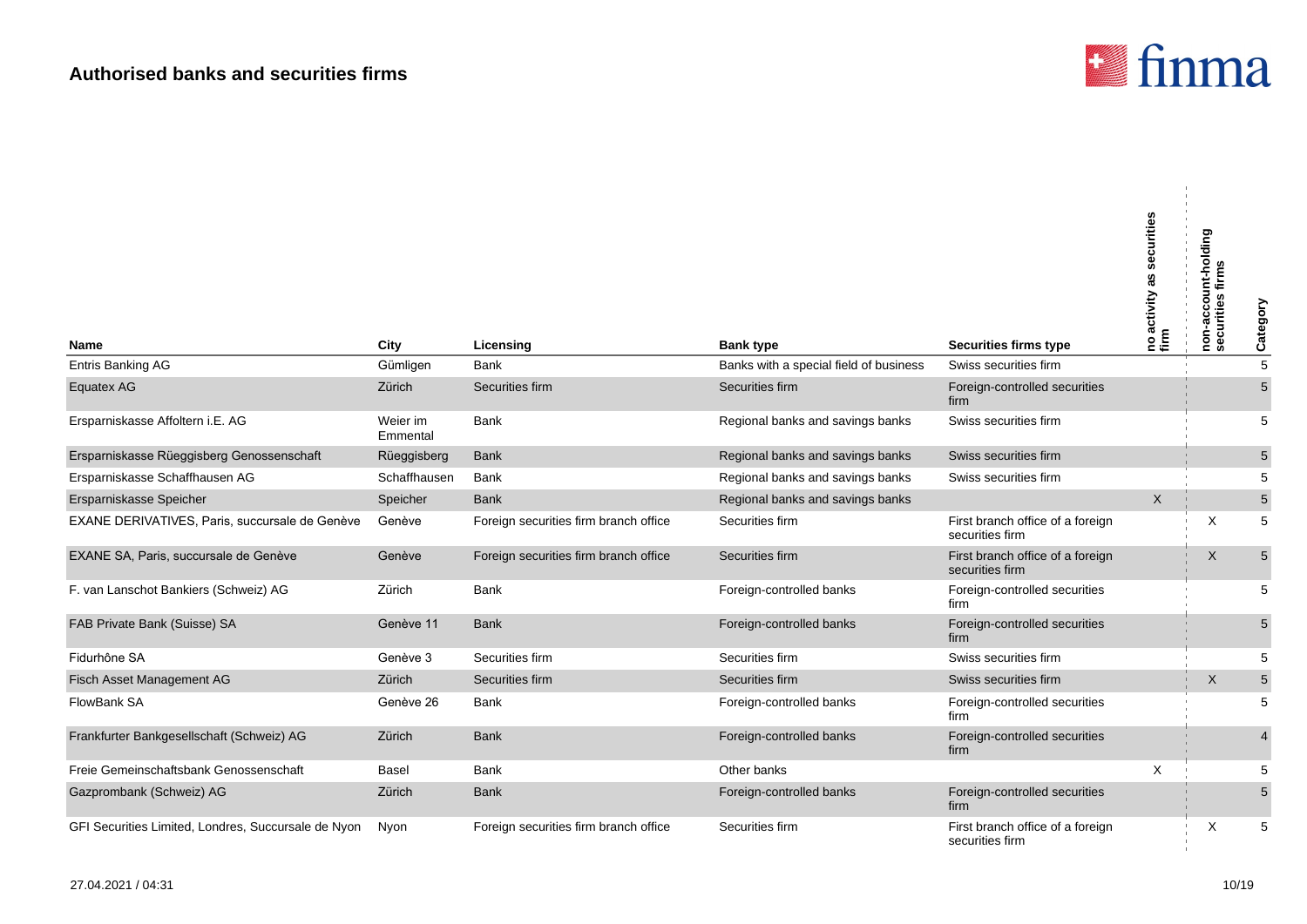

| Name                                                               | City                          | Licensing                             | <b>Bank type</b>                                                              | Securities firms type                               | securities<br>as<br>no activity a<br>firm | non-account-holding<br>securities firms | Category       |
|--------------------------------------------------------------------|-------------------------------|---------------------------------------|-------------------------------------------------------------------------------|-----------------------------------------------------|-------------------------------------------|-----------------------------------------|----------------|
| <b>Glarner Kantonalbank</b>                                        | Glarus                        | <b>Bank</b>                           | Cantonal banks                                                                | Swiss securities firm                               |                                           |                                         | $\overline{4}$ |
| Globalance Bank AG                                                 | Zürich                        | Bank                                  | Banks specialised in exchange,<br>securities and asset management<br>business | Swiss securities firm                               |                                           |                                         | 5              |
| Goldman Sachs Bank AG                                              | Zürich                        | <b>Bank</b>                           | Foreign-controlled banks                                                      | Foreign-controlled securities<br>firm               |                                           |                                         | 5              |
| Goldman Sachs International, London,<br>Zweigniederlassung Zürich  | Zürich                        | Foreign securities firm branch office | Securities firm                                                               | First branch office of a foreign<br>securities firm |                                           | X                                       | 5              |
| Gonet & Cie SA                                                     | Genève 11                     | <b>Bank</b>                           | Banks specialised in exchange,<br>securities and asset management<br>business | Swiss securities firm                               |                                           |                                         | 5              |
| <b>Grammont Finance SA</b>                                         | Lutry                         | Securities firm                       | Securities firm                                                               | Swiss securities firm                               |                                           | X                                       | 5              |
| Graubündner Kantonalbank                                           | Chur                          | <b>Bank</b>                           | Cantonal banks                                                                | Swiss securities firm                               |                                           |                                         | $\mathbf{3}$   |
| GRB Glarner Regionalbank Genossenschaft                            | Schwanden                     | <b>Bank</b>                           | Regional banks and savings banks                                              | Swiss securities firm                               |                                           |                                         | 5              |
| Habib Bank AG Zürich                                               | Zürich                        | <b>Bank</b>                           | Foreign-controlled banks                                                      | Foreign-controlled securities<br>firm               |                                           |                                         | $\overline{4}$ |
| Hardcastle Trading AG                                              | Rapperswil SG Securities firm |                                       | Securities firm                                                               | Foreign-controlled securities<br>firm               |                                           | X                                       | 5              |
| HBL BANK UK LIMITED, London, Zweigniederlassung Zürich<br>Zürich   |                               | Foreign bank branch office            | First branch office of a foreign bank                                         | First branch office of a foreign<br>securities firm |                                           |                                         | 5              |
| Helvetische Bank AG                                                | Zürich                        | <b>Bank</b>                           | Other banks                                                                   | Swiss securities firm                               |                                           |                                         | $\,$ 5 $\,$    |
| <b>Hottinger AG</b>                                                | Zürich                        | Securities firm                       | Securities firm                                                               | Swiss securities firm                               |                                           |                                         | $\sqrt{5}$     |
| HSBC Bank plc, London, Zweigniederlassung Zürich                   | Genève 1                      | Foreign bank branch office            | First branch office of a foreign bank                                         | First branch office of a foreign<br>securities firm |                                           |                                         | 5              |
| HSBC Private Bank (Suisse) SA                                      | Genève 1                      | <b>Bank</b>                           | Foreign-controlled banks                                                      | Foreign-controlled securities<br>firm               |                                           |                                         | 3              |
| Hypo Vorarlberg Bank AG, Bregenz,<br>Zweigniederlassung St. Gallen | St. Gallen                    | Foreign bank branch office            | First branch office of a foreign bank                                         | First branch office of a foreign<br>securities firm |                                           |                                         | 5              |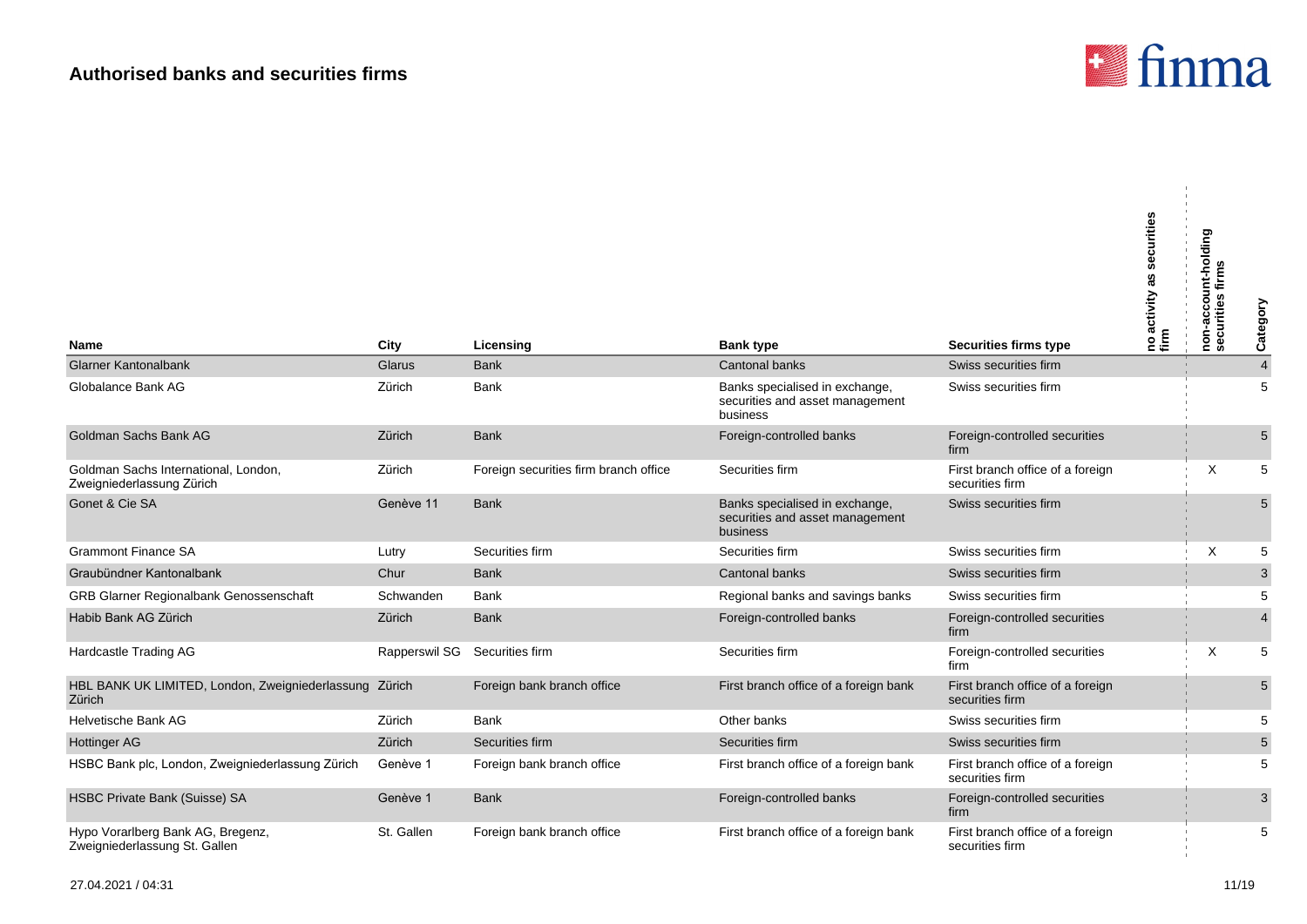

| Name                                                                                  | City          | Licensing                             | <b>Bank type</b>                                                              | <b>Securities firms type</b>                        | urities<br>ō<br>ೲ<br>activity<br>no a<br>firm | non-account-holding<br>securities firms | Category       |
|---------------------------------------------------------------------------------------|---------------|---------------------------------------|-------------------------------------------------------------------------------|-----------------------------------------------------|-----------------------------------------------|-----------------------------------------|----------------|
| Hyposwiss Private Bank Genève SA                                                      | Genève 11     | <b>Bank</b>                           | Banks specialised in exchange,<br>securities and asset management<br>business | Swiss securities firm                               |                                               |                                         | $\overline{5}$ |
| Hypothekarbank Lenzburg AG                                                            | Lenzburg      | Bank                                  | Regional banks and savings banks                                              | Swiss securities firm                               |                                               |                                         | $\overline{4}$ |
| <b>IBKR Financial Services AG</b>                                                     | Zug           | Securities firm                       | Securities firm                                                               | Foreign-controlled securities<br>firm               |                                               | X                                       | $5\phantom{1}$ |
| IG Bank S.A.                                                                          | Genève        | <b>Bank</b>                           | Foreign-controlled banks                                                      | Foreign-controlled securities<br>firm               |                                               |                                         | 5              |
| <b>IMAC Bond SA</b>                                                                   | Zug           | Securities firm                       |                                                                               | Swiss securities firm                               |                                               | X                                       | $\sqrt{5}$     |
| InCore Bank AG                                                                        | Schlieren     | <b>Bank</b>                           | Other banks                                                                   | Swiss securities firm                               |                                               |                                         | 5              |
| Industrial and Commercial Bank of China Limited,<br>Peking, Zweigniederlassung Zürich | Zürich        | Foreign bank branch office            | First branch office of a foreign bank                                         | First branch office of a foreign<br>securities firm |                                               |                                         | $\sqrt{5}$     |
| ING Bank N.V., Amsterdam, succursale de<br>Lancy/Genève                               | Petit-Lancy 1 | Foreign bank branch office            | First branch office of a foreign bank                                         | First branch office of a foreign<br>securities firm |                                               |                                         | 5              |
| Intesa Sanpaolo Private Bank (Suisse) Morval SA                                       | Genève        | <b>Bank</b>                           | Foreign-controlled banks                                                      | Foreign-controlled securities<br>firm               |                                               |                                         | $5\phantom{.}$ |
| Investec Bank (Switzerland) AG                                                        | Zürich        | Bank                                  | Foreign-controlled banks                                                      | Foreign-controlled securities<br>firm               |                                               |                                         | 5              |
| <b>ISP Securities AG</b>                                                              | Zürich        | Securities firm                       | Foreign-controlled banks                                                      | Foreign-controlled securities<br>firm               |                                               |                                         | $\sqrt{5}$     |
| J.P. Morgan (Suisse) SA                                                               | Genève 11     | Bank                                  | Foreign-controlled banks                                                      | Foreign-controlled securities<br>firm               |                                               |                                         | $\overline{4}$ |
| J.P. Morgan Securities plc, London,<br>Zweigniederlassung Zürich                      | Zürich        | Foreign bank branch office            | First branch office of a foreign bank                                         | First branch office of a foreign<br>securities firm |                                               |                                         | $\sqrt{5}$     |
| Jefferies International Limited, London,<br>Zweigniederlassung Zürich                 | Zürich        | Foreign securities firm branch office | Securities firm                                                               | First branch office of a foreign<br>securities firm |                                               | X                                       | 5              |
| <b>JL Securities SA</b>                                                               | Genève        | Securities firm                       | Securities firm                                                               | Swiss securities firm                               |                                               |                                         | 5              |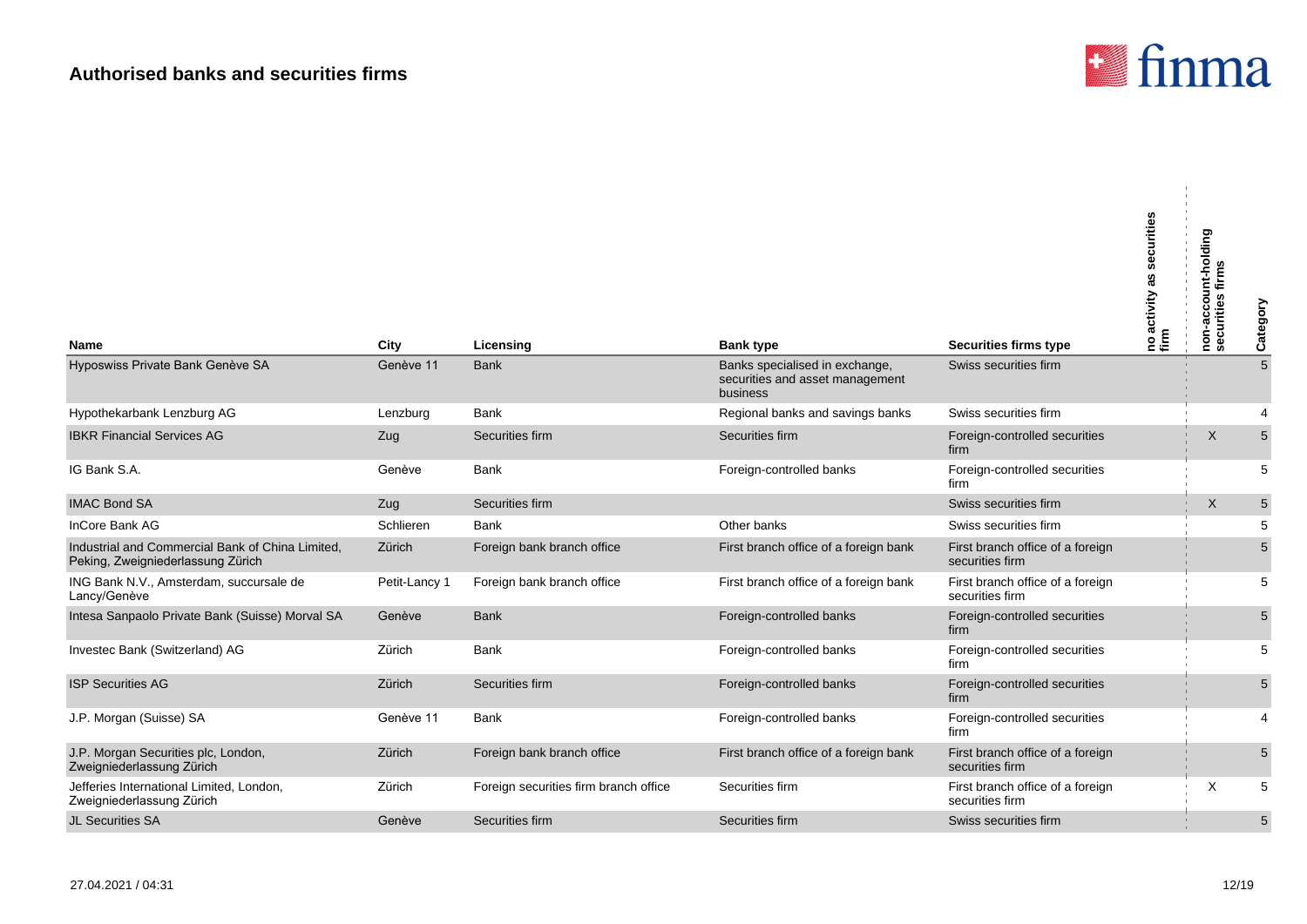

| Name                                                                  | City              | Licensing                  | <b>Bank type</b>                                                              | <b>Securities firms type</b>          | securities<br> no activity as <b>s</b><br> firm | non-account-holding<br>securities firms | Category                |
|-----------------------------------------------------------------------|-------------------|----------------------------|-------------------------------------------------------------------------------|---------------------------------------|-------------------------------------------------|-----------------------------------------|-------------------------|
| JPMorgan Chase Bank, National Association,<br>Columbus, Zurich Branch | Zürich            | Foreign bank branch office | First branch office of a foreign bank                                         |                                       | $\times$                                        |                                         | $\overline{5}$          |
| Kaleido Privatbank AG                                                 | Zürich            | <b>Bank</b>                | Foreign-controlled banks                                                      | Foreign-controlled securities<br>firm |                                                 |                                         | $5\,$                   |
| Kendra Securities House SA                                            | Genève            | Securities firm            | Securities firm                                                               | Swiss securities firm                 |                                                 |                                         | 5                       |
| Kepler Cheuvreux (Suisse) SA                                          | Eysins            | Securities firm            | Securities firm                                                               | Foreign-controlled securities<br>firm |                                                 | X                                       | $\overline{5}$          |
| <b>LANDOLT &amp; CIE SA</b>                                           | Lausanne          | Bank                       | Foreign-controlled banks                                                      | Foreign-controlled securities<br>firm |                                                 |                                         | 5                       |
| Leihkasse Stammheim AG                                                | Oberstammhei<br>m | <b>Bank</b>                | Regional banks and savings banks                                              | Swiss securities firm                 |                                                 |                                         | $5\phantom{.0}$         |
| <b>Leonteq Securities AG</b>                                          | Zürich            | Securities firm            | Securities firm                                                               | Swiss securities firm                 |                                                 | X                                       | $\,$ 5 $\,$             |
| LF FINANCE (SUISSE) SA                                                | Genève 3          | Securities firm            | Securities firm                                                               | Foreign-controlled securities<br>firm |                                                 |                                         | $\overline{5}$          |
| LGT Bank (Schweiz) AG                                                 | Basel             | <b>Bank</b>                | Foreign-controlled banks                                                      | Foreign-controlled securities<br>firm |                                                 |                                         | 4                       |
| Lienhardt & Partner Privatbank Zürich AG                              | Zürich            | <b>Bank</b>                | Regional banks and savings banks                                              | Swiss securities firm                 |                                                 |                                         | $\overline{\mathbf{4}}$ |
| Luzerner Kantonalbank AG                                              | Luzern            | <b>Bank</b>                | Cantonal banks                                                                | Swiss securities firm                 |                                                 |                                         | 3                       |
| Maerki Baumann & Co. AG                                               | Zürich            | <b>Bank</b>                | Banks specialised in exchange,<br>securities and asset management<br>business | Swiss securities firm                 |                                                 |                                         | $\sqrt{5}$              |
| <b>MBaer Merchant Bank AG</b>                                         | Zürich            | Bank                       | Banks specialised in exchange,<br>securities and asset management<br>business | Swiss securities firm                 |                                                 |                                         | 5                       |
| Mercantil Bank (Schweiz) AG                                           | Zürich            | <b>Bank</b>                | Foreign-controlled banks                                                      | Foreign-controlled securities<br>firm |                                                 |                                         | $\sqrt{5}$              |
| MG Finance SA                                                         | Pully             | Securities firm            | Securities firm                                                               | Swiss securities firm                 |                                                 |                                         | 5                       |
| Migros Bank AG                                                        | Zürich            | <b>Bank</b>                | Other banks                                                                   | Swiss securities firm                 |                                                 |                                         | $\overline{3}$          |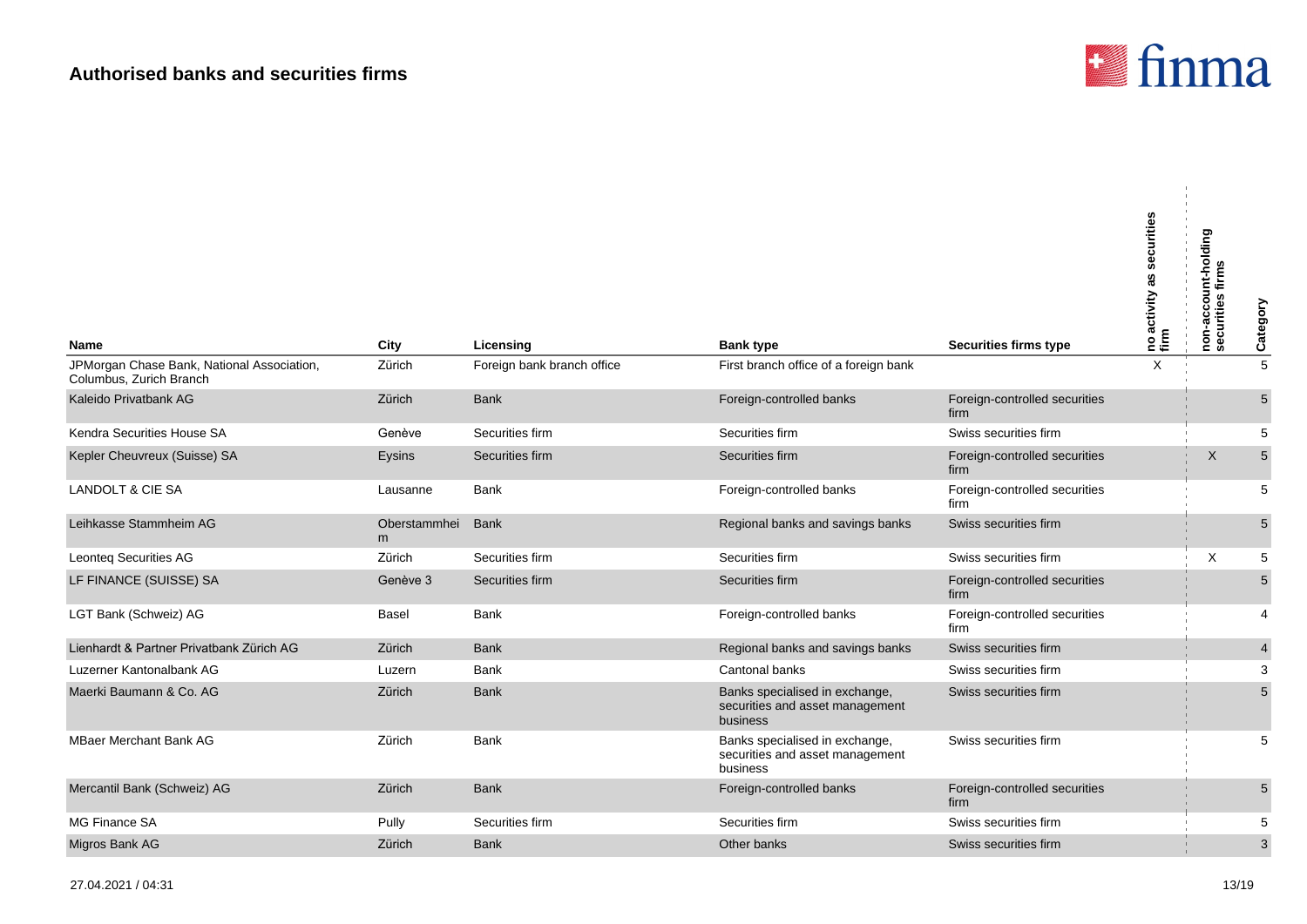

| <b>Name</b>                                                             | City                         | Licensing                             | <b>Bank type</b>                                                              | <b>Securities firms type</b>                        | securities<br>as<br> no activity a<br> firm | non-account-holding<br>securities firms | Category                |
|-------------------------------------------------------------------------|------------------------------|---------------------------------------|-------------------------------------------------------------------------------|-----------------------------------------------------|---------------------------------------------|-----------------------------------------|-------------------------|
| Mirabaud & Cie SA                                                       | Genève                       | Bank                                  | Banks specialised in exchange,<br>securities and asset management<br>business | Swiss securities firm                               |                                             |                                         | $\overline{4}$          |
| Morgan Stanley & Co. International plc, London,<br><b>Zurich Branch</b> | Zürich                       | Foreign securities firm branch office | Securities firm                                                               | First branch office of a foreign<br>securities firm |                                             | X                                       | $\overline{5}$          |
| NBK Private Bank (Switzerland) Ltd                                      | Genève 1                     | <b>Bank</b>                           | Foreign-controlled banks                                                      | Foreign-controlled securities<br>firm               |                                             |                                         | 5                       |
| Nidwaldner Kantonalbank                                                 | <b>Stans</b>                 | <b>Bank</b>                           | <b>Cantonal banks</b>                                                         | Swiss securities firm                               |                                             |                                         | $\overline{\mathbf{4}}$ |
| Nomura Bank (Schweiz) AG                                                | Zürich                       | Bank                                  | Foreign-controlled banks                                                      | Foreign-controlled securities<br>firm               |                                             |                                         | 5                       |
| <b>NPB Neue Privat Bank AG</b>                                          | Zürich                       | <b>Bank</b>                           | Banks specialised in exchange,<br>securities and asset management<br>business | Swiss securities firm                               |                                             |                                         | $\sqrt{5}$              |
| Obwaldner Kantonalbank                                                  | Sarnen                       | Bank                                  | Cantonal banks                                                                | Swiss securities firm                               |                                             |                                         | 4                       |
| ODDO BHF (Schweiz) AG                                                   | Zürich                       | <b>Bank</b>                           | Foreign-controlled banks                                                      | Foreign-controlled securities<br>firm               |                                             |                                         | 5                       |
| One Swiss Bank SA                                                       | Genève 1                     | Bank                                  | Banks specialised in exchange,<br>securities and asset management<br>business | Swiss securities firm                               |                                             |                                         | 5                       |
| PATRIMONY 1873 SA                                                       | Lugano                       | Securities firm                       | Securities firm                                                               | Foreign-controlled securities<br>firm               |                                             |                                         | $\sqrt{5}$              |
| Piguet Galland & Cie SA                                                 | Yverdon-les-<br><b>Bains</b> | <b>Bank</b>                           | Banks specialised in exchange,<br>securities and asset management<br>business | Swiss securities firm                               |                                             |                                         | $\overline{4}$          |
| <b>PKB PRIVATBANK SA</b>                                                | Lugano                       | <b>Bank</b>                           | Foreign-controlled banks                                                      | Foreign-controlled securities<br>firm               |                                             |                                         | $\overline{4}$          |
| PostFinance AG                                                          | Bern                         | Bank                                  | Other banks                                                                   | Swiss securities firm                               |                                             |                                         | $\overline{2}$          |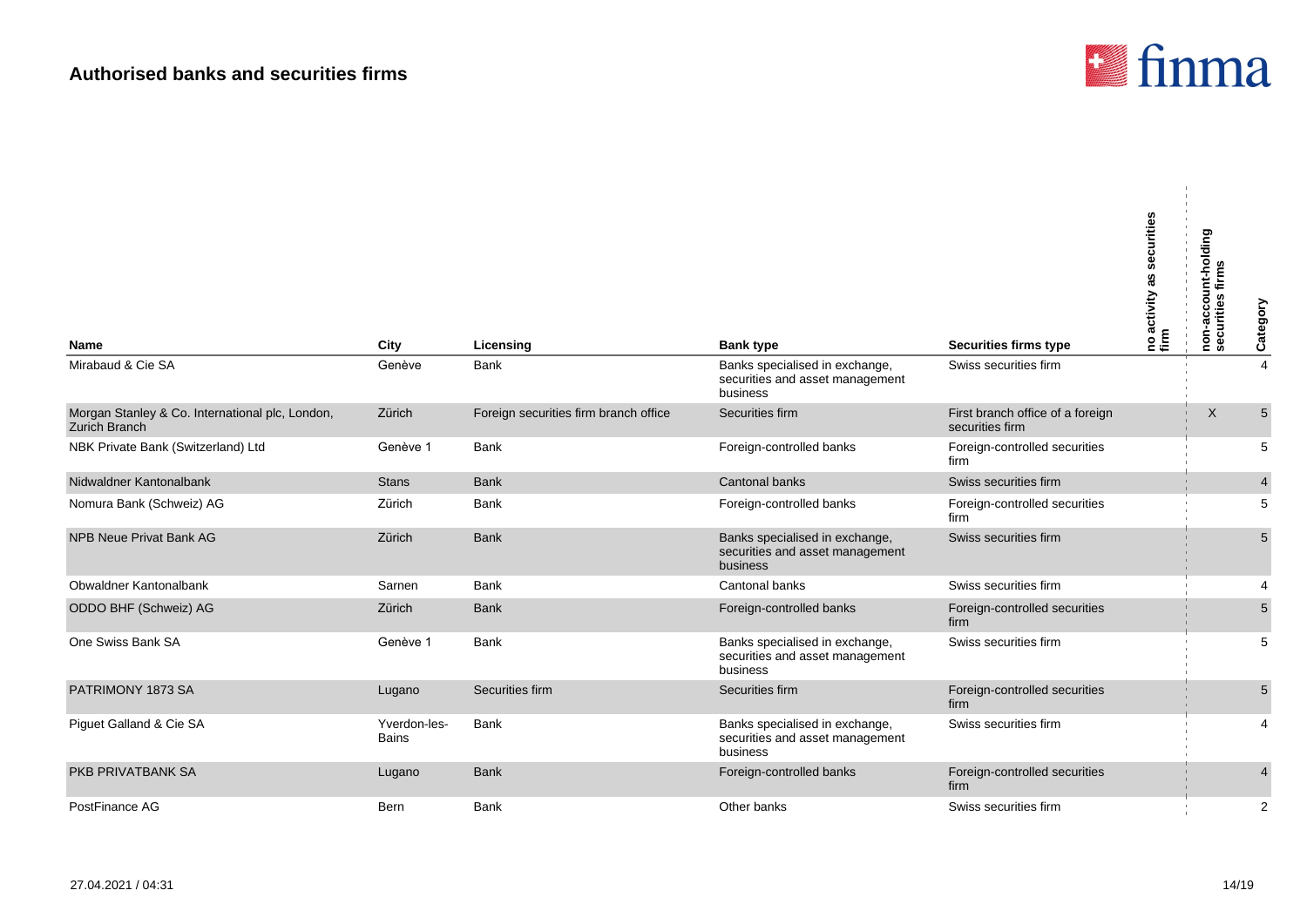

|                                                                                 |            |                            |                                                                               |                                                     | securities<br>as<br>activity<br>noa<br>firm | non-account-holding<br>securities firms | Category        |
|---------------------------------------------------------------------------------|------------|----------------------------|-------------------------------------------------------------------------------|-----------------------------------------------------|---------------------------------------------|-----------------------------------------|-----------------|
| <b>Name</b>                                                                     | City       | Licensing                  | <b>Bank type</b>                                                              | Securities firms type                               |                                             |                                         |                 |
| <b>Privatbank Bellerive AG</b>                                                  | Zürich     | <b>Bank</b>                | Banks specialised in exchange,<br>securities and asset management<br>business | Swiss securities firm                               |                                             |                                         | $5\overline{)}$ |
| Privatbank IHAG Zürich AG                                                       | Zürich     | <b>Bank</b>                | Banks specialised in exchange,<br>securities and asset management<br>business | Swiss securities firm                               |                                             |                                         | 4               |
| <b>Privatbank Von Graffenried AG</b>                                            | Bern       | <b>Bank</b>                | Banks specialised in exchange,<br>securities and asset management<br>business | Swiss securities firm                               |                                             |                                         | $5\overline{)}$ |
| <b>Private Client Bank AG</b>                                                   | Zürich     | <b>Bank</b>                | Banks specialised in exchange,<br>securities and asset management<br>business | Swiss securities firm                               |                                             |                                         | 5               |
| QNB (Suisse) SA                                                                 | Genève 1   | <b>Bank</b>                | Foreign-controlled banks                                                      | Foreign-controlled securities<br>firm               |                                             |                                         | $5\overline{)}$ |
| Quantus AG                                                                      | Zürich     | Securities firm            | Securities firm                                                               | Swiss securities firm                               |                                             |                                         | 5               |
| Quilvest (Switzerland) Ltd.                                                     | Zürich     | <b>Bank</b>                | Foreign-controlled banks                                                      | Foreign-controlled securities<br>firm               |                                             |                                         | $5\overline{)}$ |
| Quintet Private Bank (Schweiz) AG                                               | Zürich     | <b>Bank</b>                | Foreign-controlled banks                                                      | Foreign-controlled securities<br>firm               |                                             |                                         | 5               |
| Rahn+Bodmer Co.                                                                 | Zürich     | <b>Bank</b>                | Private bankers who do not solicit funds<br>from the public                   | Swiss securities firm                               |                                             |                                         | $\overline{4}$  |
| Raiffeisen Schweiz Genossenschaft                                               | St. Gallen | <b>Bank</b>                | Banks with a special field of business                                        | Swiss securities firm                               |                                             |                                         | $\overline{2}$  |
| RBC Investor Services Bank S.A., Esch-sur-Alzette,<br>Zweigniederlassung Zürich | Zürich     | Foreign bank branch office | First branch office of a foreign bank                                         | First branch office of a foreign<br>securities firm |                                             |                                         | 5               |
| Regiobank Männedorf AG                                                          | Männedorf  | <b>Bank</b>                | Regional banks and savings banks                                              | Swiss securities firm                               |                                             |                                         | 5               |
| Regiobank Solothurn AG                                                          | Solothurn  | <b>Bank</b>                | Regional banks and savings banks                                              | Swiss securities firm                               |                                             |                                         | $\overline{4}$  |
| Reichmuth & Co.                                                                 | Luzern     | <b>Bank</b>                | Private bankers who do not solicit funds<br>from the public                   | Swiss securities firm                               |                                             |                                         | 4               |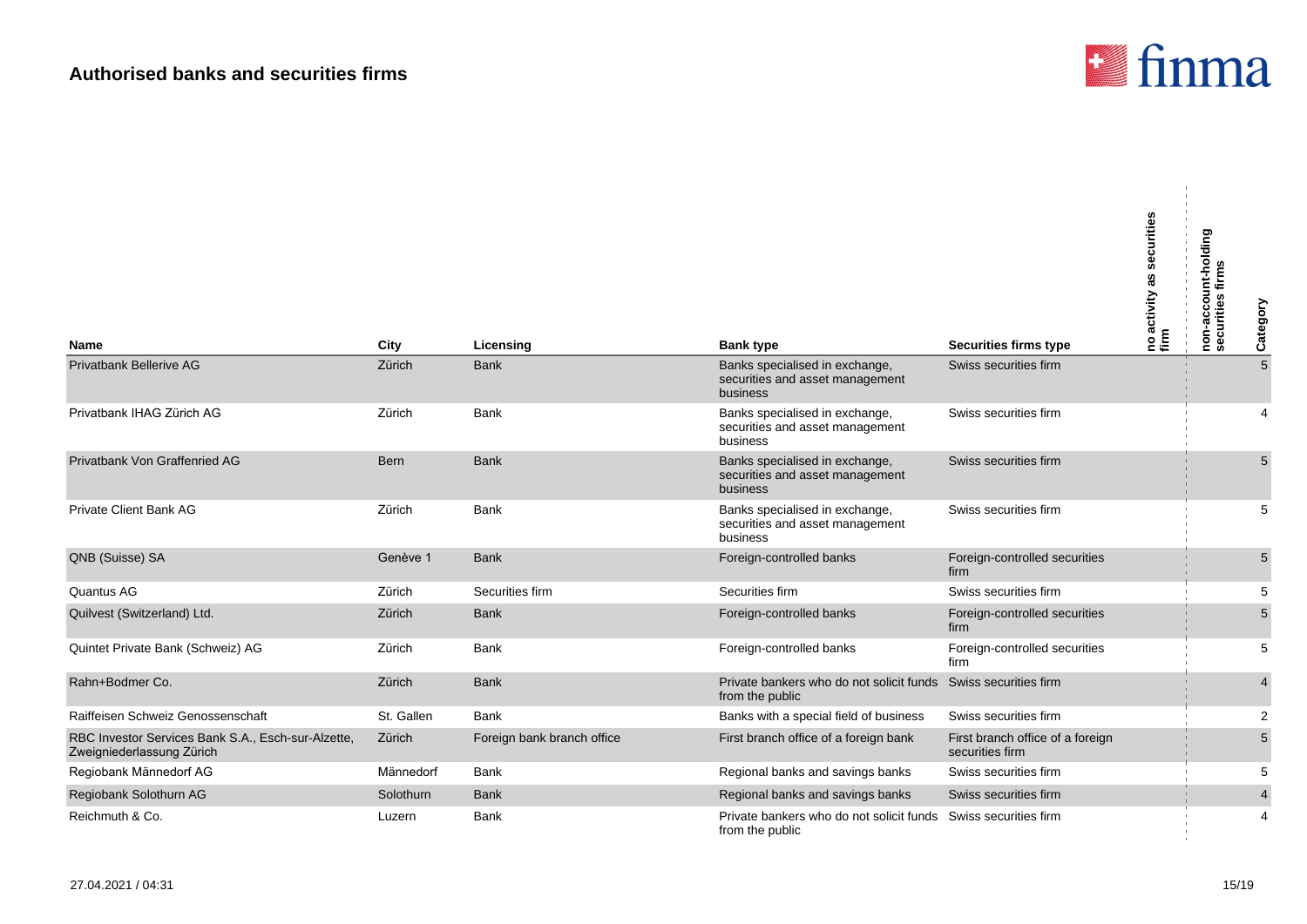

| Name                          | City                          | Licensing       | <b>Bank type</b>                                                              | <b>Securities firms type</b>          | securities<br> no activity as s<br> firm | --account-holding<br>urities firms<br>ċ<br>non<br>sec | Category        |
|-------------------------------|-------------------------------|-----------------|-------------------------------------------------------------------------------|---------------------------------------|------------------------------------------|-------------------------------------------------------|-----------------|
| Remaco Asset Management AG    | <b>Basel</b>                  | Securities firm | Securities firm                                                               | Swiss securities firm                 |                                          |                                                       | $\sqrt{5}$      |
| <b>Reuss Private AG</b>       | Bremgarten AG Securities firm |                 | Securities firm                                                               | Swiss securities firm                 |                                          | X                                                     | $\sqrt{5}$      |
| <b>REYL &amp; Cie SA</b>      | Genève                        | <b>Bank</b>     | Banks specialised in exchange,<br>securities and asset management<br>business | Swiss securities firm                 |                                          |                                                       | 5               |
| Rothschild & Co Bank AG       | Zürich                        | <b>Bank</b>     | Foreign-controlled banks                                                      | Foreign-controlled securities<br>firm |                                          |                                                       | 4               |
| S.P. Hinduja Banque Privée SA | Genève 1                      | <b>Bank</b>     | Foreign-controlled banks                                                      | Foreign-controlled securities<br>firm |                                          |                                                       | 5               |
| SAXO BANK (SCHWEIZ) AG        | Zürich                        | <b>Bank</b>     | Foreign-controlled banks                                                      | Foreign-controlled securities<br>firm |                                          |                                                       | 5               |
| SB Saanen Bank AG             | Saanen                        | <b>Bank</b>     | Regional banks and savings banks                                              | Swiss securities firm                 |                                          |                                                       | $5\phantom{.0}$ |
| Sberbank (Switzerland) AG     | Zürich                        | <b>Bank</b>     | Foreign-controlled banks                                                      | Foreign-controlled securities<br>firm |                                          |                                                       | 5               |
| Schaffhauser Kantonalbank     | Schaffhausen                  | <b>Bank</b>     | <b>Cantonal banks</b>                                                         | Swiss securities firm                 |                                          |                                                       | $\overline{4}$  |
| Schroder & Co Bank AG         | Zürich                        | <b>Bank</b>     | Foreign-controlled banks                                                      | Foreign-controlled securities<br>firm |                                          |                                                       | 5               |
| Schwyzer Kantonalbank         | Schwyz                        | <b>Bank</b>     | Cantonal banks                                                                | Swiss securities firm                 |                                          |                                                       | $\sqrt{3}$      |
| Scobag Privatbank AG          | Basel                         | Bank            | Banks specialised in exchange,<br>securities and asset management<br>business | Swiss securities firm                 |                                          |                                                       | 5               |
| <b>SEBA Bank AG</b>           | Zug                           | <b>Bank</b>     | Other banks                                                                   | Swiss securities firm                 |                                          |                                                       | $5\phantom{.0}$ |
| SELVI & Cie SA                | Genève 11                     | Securities firm | Securities firm                                                               | Swiss securities firm                 |                                          |                                                       | 5               |
| Società Bancaria Ticinese SA  | Bellinzona                    | <b>Bank</b>     | Banks specialised in exchange,<br>securities and asset management<br>business | Swiss securities firm                 |                                          |                                                       | $5\phantom{.0}$ |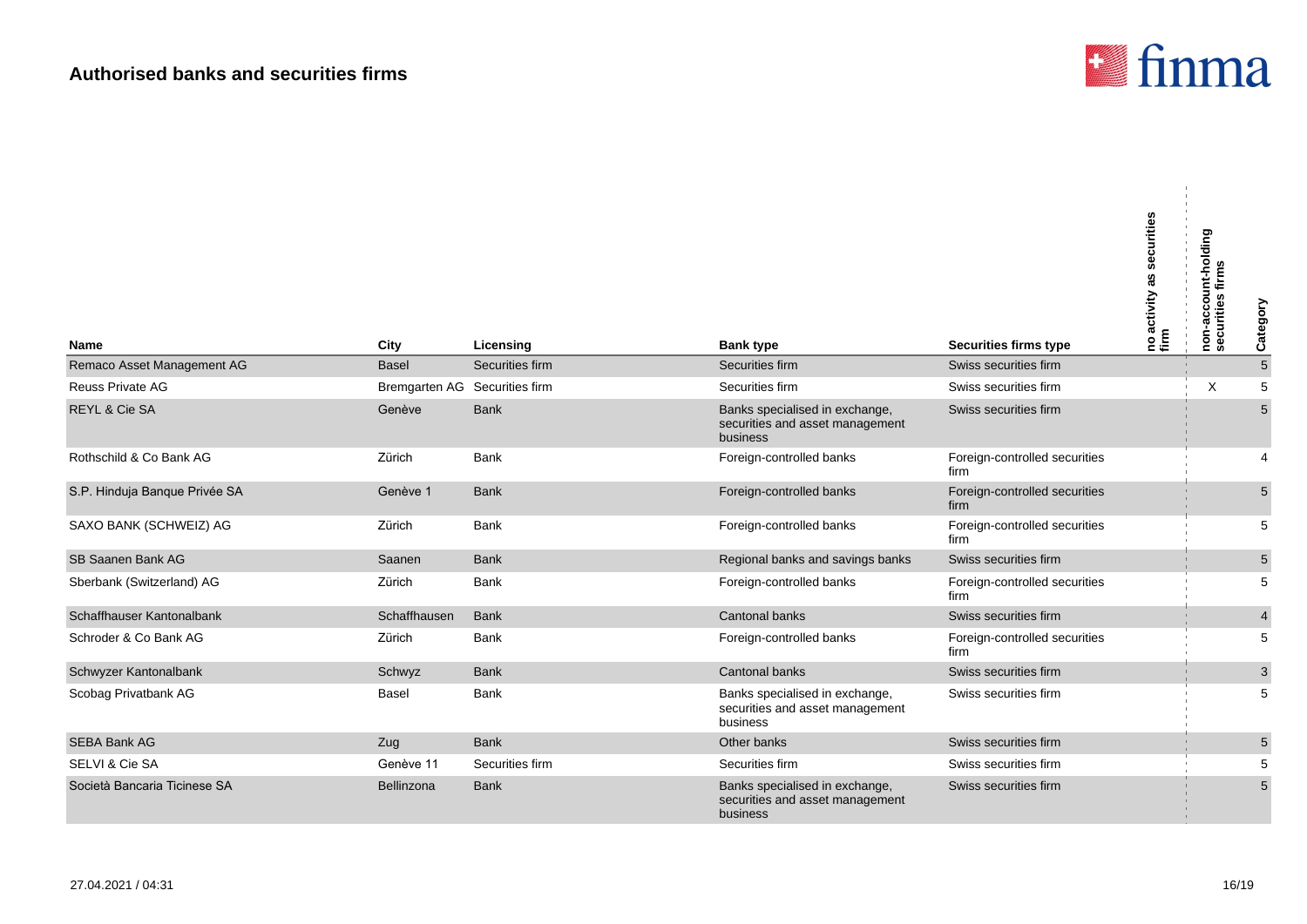

| Name                                                                        | City                      | Licensing                  | <b>Bank type</b>                                                              | <b>Securities firms type</b>                        | securities<br>as<br>activity<br>noa<br>firm | non-account-holding<br>securities firms | Category       |
|-----------------------------------------------------------------------------|---------------------------|----------------------------|-------------------------------------------------------------------------------|-----------------------------------------------------|---------------------------------------------|-----------------------------------------|----------------|
| SOCIETE GENERALE Private Banking (Suisse) SA                                | Genève 11                 | <b>Bank</b>                | Foreign-controlled banks                                                      | Foreign-controlled securities<br>firm               |                                             |                                         | $\overline{4}$ |
| Société Générale, Paris, Zweigniederlassung Zürich                          | Zürich                    | Foreign bank branch office | First branch office of a foreign bank                                         | First branch office of a foreign<br>securities firm |                                             |                                         | 5              |
| SPAR + LEIHKASSE GÜRBETAL AG                                                | Mühlethurnen              | <b>Bank</b>                | Regional banks and savings banks                                              | Swiss securities firm                               |                                             |                                         | 5              |
| Spar- und Leihkasse Bucheggberg AG                                          | Lüterswil                 | <b>Bank</b>                | Regional banks and savings banks                                              | Swiss securities firm                               |                                             |                                         | $5\,$          |
| Spar- und Leihkasse Frutigen AG                                             | Frutigen                  | <b>Bank</b>                | Regional banks and savings banks                                              | Swiss securities firm                               |                                             |                                         | $\overline{4}$ |
| Spar- und Leihkasse Thayngen AG                                             | Thayngen                  | <b>Bank</b>                | Regional banks and savings banks                                              | Swiss securities firm                               |                                             |                                         | $\mathbf 5$    |
| Spar- und Leihkasse Wynigen AG                                              | Wynigen                   | Bank                       | Regional banks and savings banks                                              | Swiss securities firm                               |                                             |                                         | 5              |
| Spar+Leihkasse Riggisberg AG                                                | Riggisberg                | <b>Bank</b>                | Regional banks and savings banks                                              | Swiss securities firm                               |                                             |                                         | $5\,$          |
| Sparcassa 1816 Genossenschaft                                               | Wädenswil                 | Bank                       | Regional banks and savings banks                                              | Swiss securities firm                               |                                             |                                         | 5              |
| Sparkasse Schwyz AG                                                         | Schwyz                    | <b>Bank</b>                | Regional banks and savings banks                                              | Swiss securities firm                               |                                             |                                         | $\overline{4}$ |
| <b>Sparkasse Sense</b>                                                      | Tafers                    | <b>Bank</b>                | Regional banks and savings banks                                              | Swiss securities firm                               |                                             |                                         | 5              |
| St. Galler Kantonalbank AG                                                  | St. Gallen                | <b>Bank</b>                | <b>Cantonal banks</b>                                                         | Swiss securities firm                               |                                             |                                         | $\mathsf 3$    |
| State Street Bank International GmbH, München,<br>Zweigniederlassung Zürich | Zürich                    | Foreign bank branch office | First branch office of a foreign bank                                         |                                                     | X                                           |                                         | 5              |
| STRATEO, Genève, Succursale d'Arkéa Direct Bank<br>SA, Puteaux (Paris)      | Genève                    | Foreign bank branch office | First branch office of a foreign bank                                         | First branch office of a foreign<br>securities firm |                                             |                                         | $5\,$          |
| Swiss Bankers Prepaid Services AG                                           | Grosshöchstett Bank<br>en |                            | Other banks                                                                   |                                                     | X                                           |                                         | 5              |
| Swiss Finance & Property AG                                                 | Zürich                    | Securities firm            | Securities firm                                                               | Swiss securities firm                               |                                             | $\times$                                | $\mathbf 5$    |
| Swissquote Bank SA                                                          | Gland                     | Bank                       | Banks specialised in exchange,<br>securities and asset management<br>business | Swiss securities firm                               |                                             |                                         | 4              |
| Sygnum Bank AG                                                              | Zürich                    | <b>Bank</b>                | Other banks                                                                   | Swiss securities firm                               |                                             |                                         | $\sqrt{5}$     |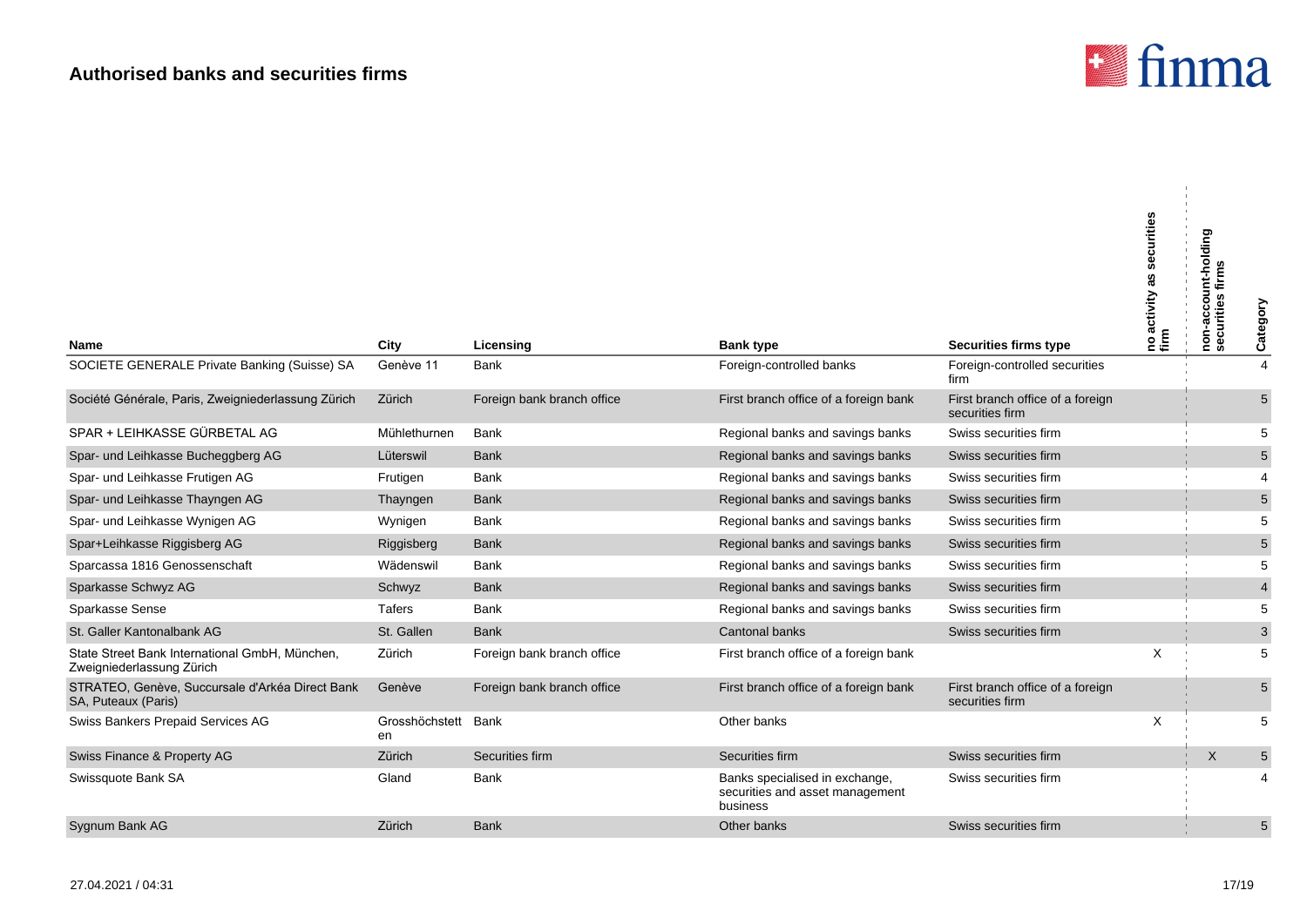

| <b>Name</b>                                                                    | City       | Licensing                             | <b>Bank type</b>                                                              | <b>Securities firms type</b>                        | securities<br>as<br> no activity a<br> firm | non-account-holding<br>securities firms | Category       |
|--------------------------------------------------------------------------------|------------|---------------------------------------|-------------------------------------------------------------------------------|-----------------------------------------------------|---------------------------------------------|-----------------------------------------|----------------|
| <b>Taurus SA</b>                                                               | Genève     | Securities firm                       | Securities firm                                                               | Swiss securities firm                               |                                             |                                         | $\overline{5}$ |
| <b>Tellco AG</b>                                                               | Schwyz     | <b>Bank</b>                           | Other banks                                                                   | Swiss securities firm                               |                                             |                                         | $\sqrt{5}$     |
| Tensor Technologies AG                                                         | Zug        | Securities firm                       | Securities firm                                                               | Swiss securities firm                               |                                             | X                                       | $\,$ 5 $\,$    |
| Thurgauer Kantonalbank                                                         | Weinfelden | <b>Bank</b>                           | <b>Cantonal banks</b>                                                         | Swiss securities firm                               |                                             |                                         | $\mathbf{3}$   |
| <b>Trafina Privatbank AG</b>                                                   | Basel      | Bank                                  | Banks specialised in exchange,<br>securities and asset management<br>business | Swiss securities firm                               |                                             |                                         | 5              |
| TULLETT PREBON (SECURITIES) LIMITED,<br>Londres, succursale de Meyrin / Genève | Genève 15  | Foreign securities firm branch office | Securities firm                                                               | First branch office of a foreign<br>securities firm |                                             | X                                       | 5              |
| <b>UBL</b> (Switzerland) AG                                                    | Zürich     | Bank                                  | Foreign-controlled banks                                                      | Foreign-controlled securities<br>firm               |                                             |                                         | 5              |
| <b>UBS AG</b>                                                                  | Zürich     | <b>Bank</b>                           | Large banks                                                                   | Swiss securities firm                               |                                             |                                         | $\mathbf{1}$   |
| UBS Europe SE, Frankfurt am Main,<br>Zweigniederlassung Schweiz, Opfikon       | Opfikon    | Foreign bank branch office            | First branch office of a foreign bank                                         | First branch office of a foreign<br>securities firm |                                             |                                         | 5              |
| <b>UBS Swiss Financial Advisers AG</b>                                         | Zürich     | Securities firm                       | Securities firm                                                               | Swiss securities firm                               |                                             |                                         | 5              |
| <b>UBS Switzerland AG</b>                                                      | Zürich     | Bank                                  | Large banks                                                                   | Swiss securities firm                               |                                             |                                         | $\mathbf{1}$   |
| <b>UG Europe AG</b>                                                            | Baar       | Securities firm                       | Securities firm                                                               | Foreign-controlled securities<br>firm               |                                             | $\times$                                | 5              |
| UniCredit Bank AG, München, Zweigniederlassung<br>Zürich                       | Zürich     | Foreign bank branch office            | First branch office of a foreign bank                                         | First branch office of a foreign<br>securities firm |                                             |                                         | 5              |
| UNION BANCAIRE PRIVEE, UBP SA                                                  | Genève 1   | <b>Bank</b>                           | Banks specialised in exchange,<br>securities and asset management<br>business | Swiss securities firm                               |                                             |                                         | 3              |
| Union Securities Switzerland SA                                                | Genève     | Securities firm                       | Securities firm                                                               | Swiss securities firm                               |                                             | $\times$                                | 5              |
| UNITED MIZRAHI BANK (Switzerland) Ltd.                                         | Zürich 1   | <b>Bank</b>                           | Foreign-controlled banks                                                      | Foreign-controlled securities<br>firm               |                                             |                                         | 5              |
| Urner Kantonalbank                                                             | Altdorf UR | <b>Bank</b>                           | Cantonal banks                                                                | Swiss securities firm                               |                                             |                                         | 4              |